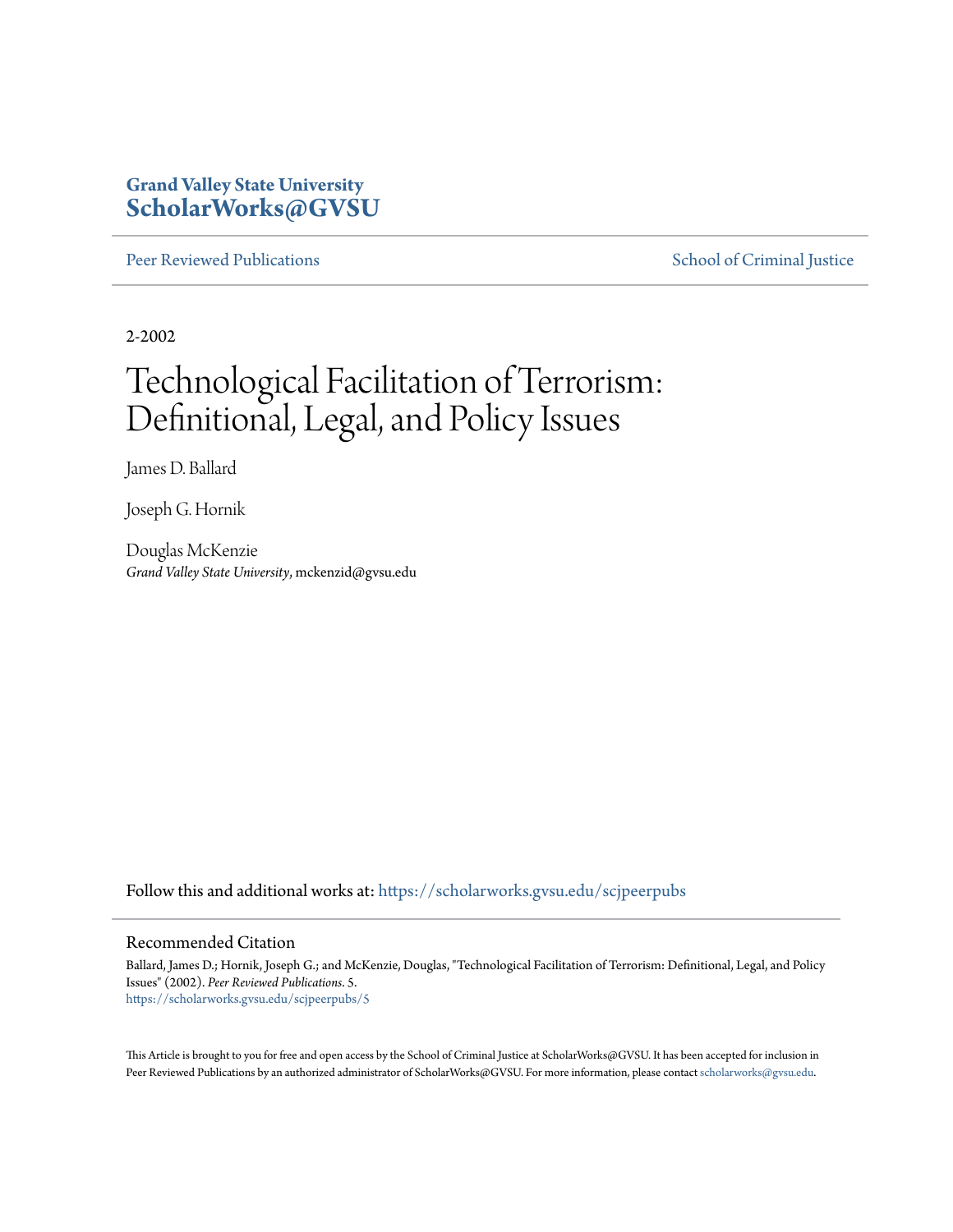## **Technological Facilitation of Terrorism**

**Definitional, Legal, and Policy Issues**

JAMES DAVID BALLARD JOSEPH G. HORNIK DOUGLAS MCKENZIE *Grand Valley State University*

*This article notes the difficulty in defining cyberterrorism and several problems associated with identifying the potential misuses of the Internet and the World Wide Web by terrorist groups. In particular, the use of digital steganography has recently been identified as an emerging and alarming trend by law enforcement and intelligence agencies. This technological innovation is used as a case study of the complexities surrounding cyberterrorism, its definition, and how democracies can deal with these advances in communication technology. Supplementing this discussion is a review of the various social, regulatory, and legal forms of social intervention related to controlling electronic communications. The conclusion of this article includes an analytical framework from which additional research into these issues could be conducted and suggests how policy solutions for said complexities could be formulated.*

**Terrorism, let alone cyberterrorism,** is a very difficult subject to understand. As with the Internet itself, when one approaches any semblance of an intellectually satisfying level of analytical rigor, the subject metamorphoses, thus negating efforts at objectively defining or understanding it. We wrestle with this dilemma by offering some historical perspective on the subject and logically following that discussion with a case study of steganography, an emerging technology that challenges what has been defined as cyberterrorism. The inclusion of specific historical and technical details on steganography, a form of encryption that has recently been used by terrorist groups, is offered as evidence for the potential use of technological developments by terrorists.

Thereafter, a discussion is included that addresses the various social, regulatory, and legal forms of social control related to Internet communications. As evidenced by the discussion of steganography, the Internet revolution has created unique challenges for law enforcement and counterterrorism professionals using a legalistic approach to stopping political violence. These authorities are having a difficult time adapting to the rapid pace of change and the evolving applications of technology to new and unaddressed forms of illegality. This

AMERICAN BEHAVIORAL SCIENTIST, Vol. 45 No. 6, February 2002 989-1016 © 2002 Sage Publications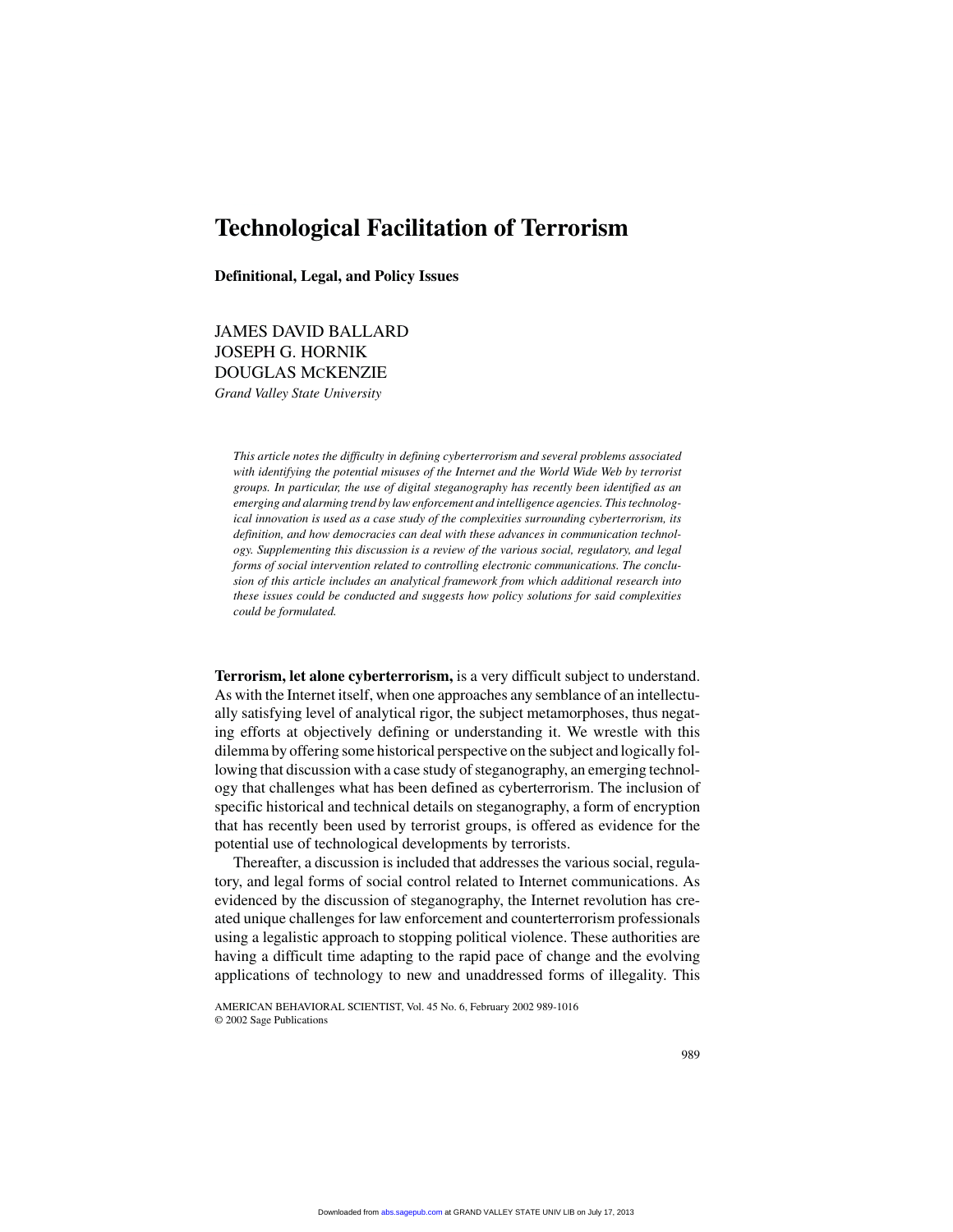discussion will offer a brief examination of several existing attempts at social control of this technology while being mindful of the gap in attempts at controlling these developments.

Although no specific solutions to the myriad uses of the Internet are offered, the conclusion of this article includes an analytical framework from which additional research could be conducted. The hope is that this will provide a basis for further analysis of the impact of the Internet on the world of terrorism studies and thus in some small part facilitate effective counterterrorism policy.

#### **DEFINING CYBERTERRORISM**

Traditionally, the mere definition of terrorism, let alone a widely accepted operational definition, has confounded scholars and provided fodder for critics of terrorism studies (Dreyfuss, 2000; Herman & Chomsky, 1988; Schmid, 1988; Wieviorka, 1988). The reasons for this definitional dilemma vary and provide debate silage to numerous researchers (Cooper, 1978; Lesser, Hoffman, Arquilla, Ronfeldt, & Zanini, 1999). To summarize the debates, it is imperative to note that no single or globally accepted definition of terrorism exists. Many critics feel that the act of defining what constitutes an act of terrorism is as political as the actions being categorized. Thus, even the simple act of agreeing on a definition has been politicized and resulted in alternative methods of tracking these activities. As a result, scholars have attempted to move beyond the politically charged confines of a definitional approach and toward schemes classifying terrorism into tactics, motives, and variables associated with the perpetrators. In doing so, they have adapted, sometimes successfully, various strategies to provide a semblance of order to the ever changing tactics used by proponents of political violence and the situations to which the pejorative label of *terrorism* has been applied.

Although many acts of terrorism have transpired over the years, and governments have been forced to address the issues brought to the fore by purveyors of political violence, the systematic study of terrorism has been a fairly recent phenomenon. Still, campaigns of terror or of violent political protest, as well as the associated literature surrounding these topics, are not new. For example, starting around 1850, the anarchist movement was linked to radical political change, although in its early incarnations, it was conceived of as a nonviolent movement. Early anarchist philosophers such as Pierre J. Proudhon were more apt to speak of the virtues of radical, decentralized democracy and did not necessarily preach the violent overthrow of existing governments (Woodcock, 1956). Those anarchists who followed in the footsteps of Proudhon would eventually become disillusioned with this passive tactic of political change and ultimately turn to more violent forms of protest.

Tangential to this alteration in anarchist philosophy was Alfred Nobel's taming of the volatile explosive nitroglycerin and the patenting in 1867 of this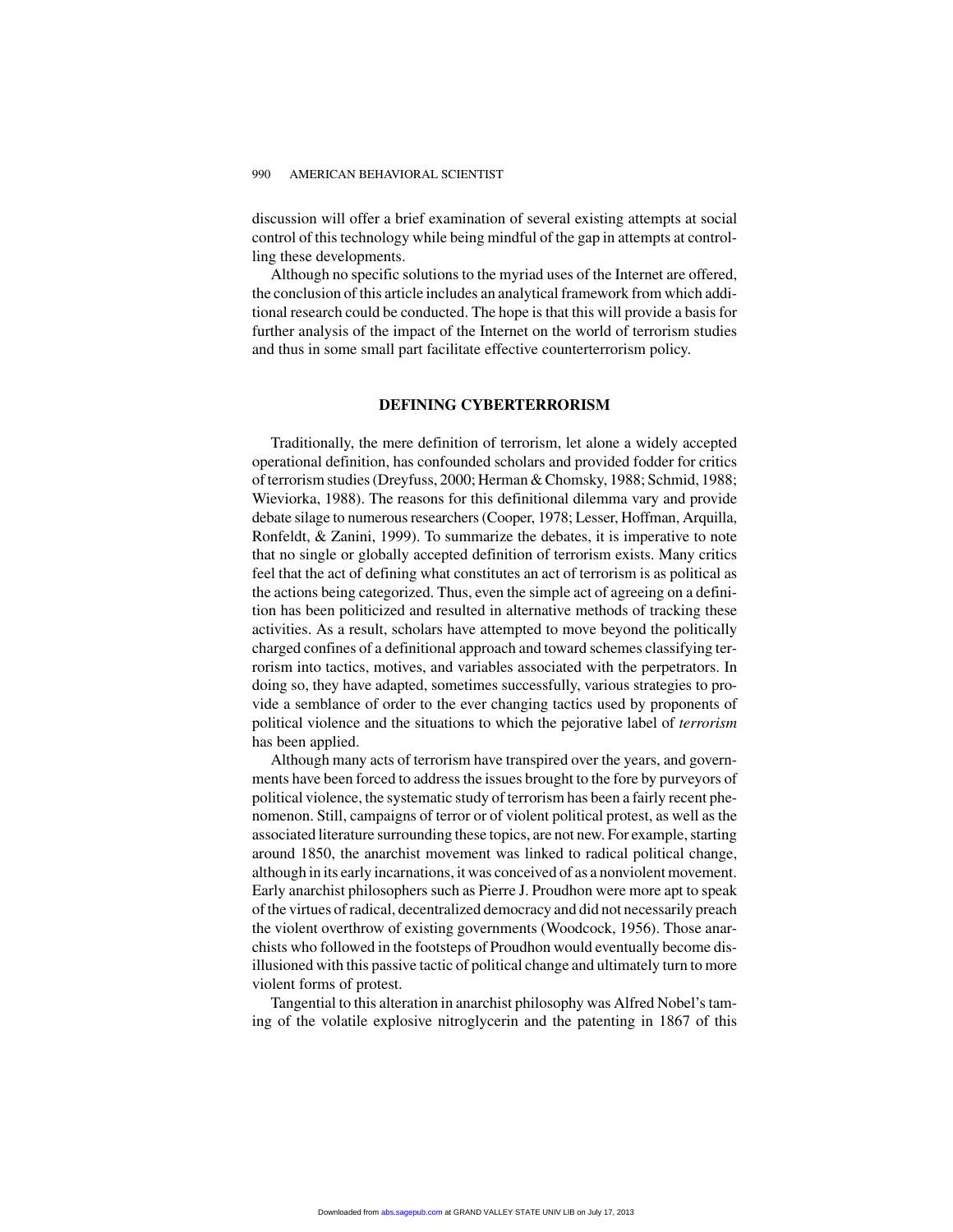invention as dynamite (Nobel Foundation, 1972). This explosive would become the weapon of choice for many terrorists, including many post-Proudhon anarchists. Johan Most, a German immigrant to the United States, is a prime example. Most published an anarchist-inspired newspaper and advocated the use of this technological development when he noted that his followers should press their cause by using the "philosophy of the bomb" (White, 1998, p. 156). This tactic and level of technological sophistication by terrorists is still considered the norm today. Thus, historically and contemporarily, bombings are by far the most popular terrorist tactic used by proponents of political violence (U.S. Department of Justice, 1998; U.S. Department of State, 2000).

Given this legacy, definitions of terrorism have evolved gradually over time. Historically, the most influential study of terrorism that used tactics as one basis of analysis was the *RAND Chronology of Terrorism Incidents* (Hoffman, 1998; Hoffman & Hoffman, 1996). The research motivations behind RAND's efforts were to facilitate the collection of objective information on the extent of the problem of political violence and to shy away from the partisan debates surrounding the politically subjective definition of terrorism.<sup>1</sup>

Although the complete range of definitional deliberations are beyond this article, suffice it to say that the debates on what constitutes and defines terrorism are a case study in labeling theory. If one imagines a terrorist as a violator of social norms, or at least the treatment by society of anyone labeled a terrorist as being couched in similar terms, it is easy to imagine the negative consequences of the label, as cautioned by Thrasher (1936), or to see the social process of dramatizing terrorists' evil, as noted by Tannenbaum (1938). Likewise, Lemert's (1951) idea of primary and secondary deviance can be applied to campaigns of political violence. Lastly, Becker's (1973) belief that deviance is created by rule makers who are reacting to the actions of the more powerless in society is supported by the critics of terrorism studies. These criticisms give recognition to the process whereby societies use self-motivated definitions of what constitutes a single act or a campaign of political violence to maintain existing relations of power.

Such an application of social scientific theory to the analysis of terrorism is rare and not the tactic that many scholars have pursued in recent years. The primary way of defining terrorism has become legalistic (Ballard, 2000; Mullendore & White, 1996; U.S. Department of Justice, 1998). The most widely accepted definition of reality reflecting this approach is that used by the Federal Bureau of Investigation (FBI), which notes "terrorists represent a small criminal minority in any larger social context" (U.S. Department of Justice, 1995, p. iii). While citing various statutes and guidelines as the legal authority for its investigations, the FBI also indicates a separation between domestic and international acts of political violence. Additionally, the agency uses a tripartite classification system, including incidents, suspected incidents, and preventions, to organize its activities (U.S. Department of Justice, 1998, pp. i-ii).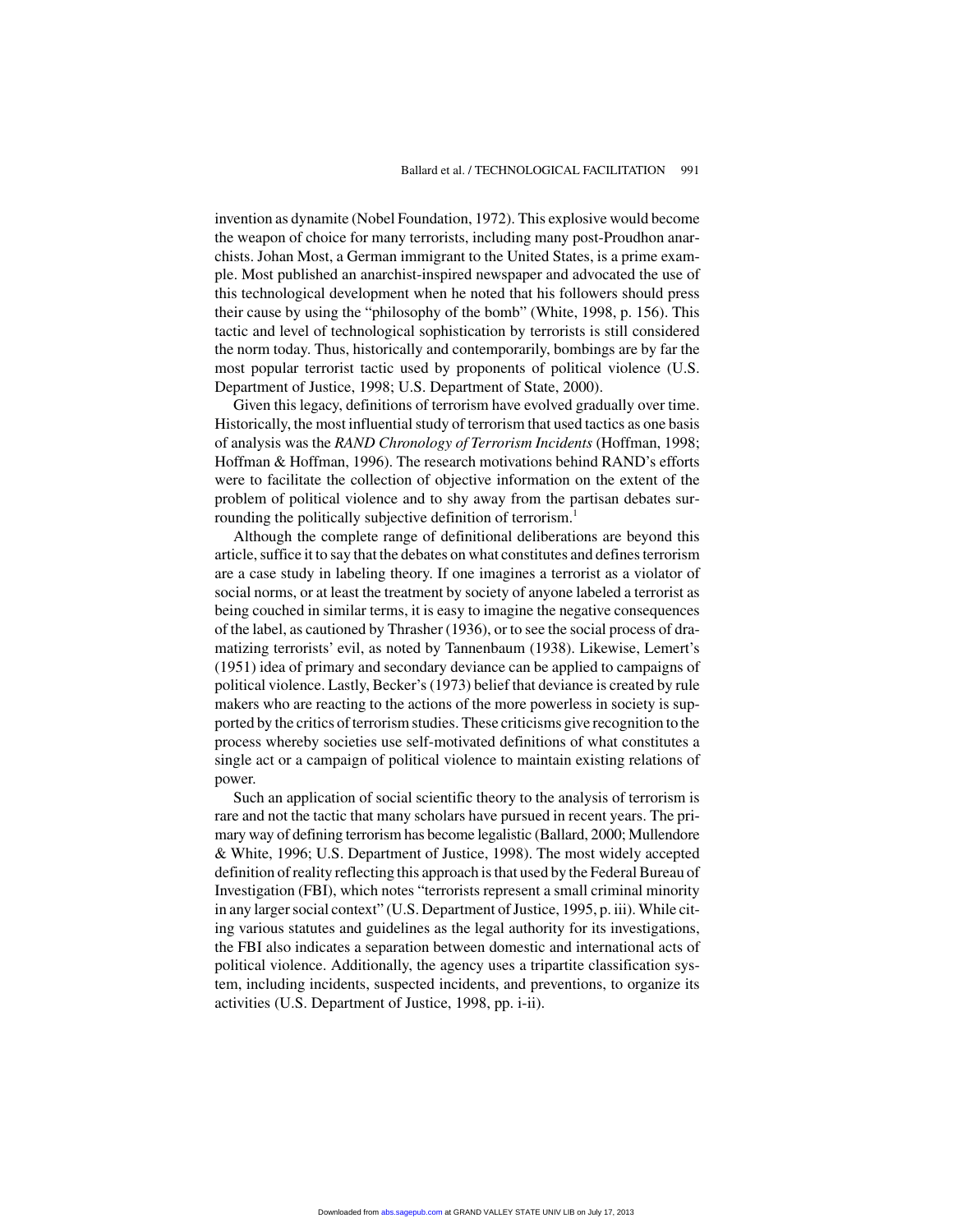#### 992 AMERICAN BEHAVIORAL SCIENTIST

Lesser et al. (1999) identified a similar and global pattern of legalistic response to terrorism when noting, "states were nonetheless able to reach a measure of consensuses in outlawing specific acts such as airline hijacking" (p. v). The implication of this statement is that although governments may not readily agree on what actions constitute terrorism or exactly who should be labeled a terrorist, they are able to form some degree of consensus on legal responses to specific acts and actions taken by political dissidents. This may be one of the prime motivations for the legalistic approach to defining terrorism.

As noted, even when agencies such as the FBI define and ultimately fight terrorism as a crime, they use typologies to categorize and organize actions that do not fit the norm of acceptable political behavior. A typology is a classification system designed to help lend some sense of order to the information under consideration. The organization of politically violent behavior into typologies has a long tradition in terrorism scholarship and has been coupled with the trend toward using legalistic definitions (Ballard, 1997; Bell, 1978; Wilkinson, 1974).

White (1998) noted that these typologies help agencies and academics grasp the scope and source of the problem under consideration, categorize and identify the kinds of acts under consideration, and define what types of policy responses are necessary to react to these types of acts. One of the most often cited criticisms of typologies is that they skirt the volatile issue of how political the act of defining terrorism is and how the label of *terrorist* has very real consequences for those to whom it has been successfully been applied (Schmid, 1988).

Similarly, the literature surrounding cyberterrorism has attempted to define this act and to identify categories that encompass the various actions that should be considered under this label. One of the most assessable sound bites on what defines cyberterrorism is that it is "hacking with a body count" (Collin, quoted in Grossman, 1999). Although image invoking, this definition is not exactly usable for more than a column inch of fodder or a quick quotation in the mainstream media.

Attempts to more specifically define cyberterrorism have followed three general patterns. First, a strict definition of cyberterrorism has shown up in the literature, usually predicated on one of the existing definitions of terrorism and altering that definition to account for the new medium of the Internet. One example of this pattern combines Collin's (1996) earlier work on what exactly constitutes the cyberworld and the definition of terrorism used by the U.S. Department of State (1996). The result is a hybrid definition that states, "cyber terrorism is the premeditated, politically motivated attack against information, computer systems, and data which result in violence against noncombatant targets by sub national groups and clandestine agents" (Pollitt, 2001).

The second pattern in the characterization of cyberterrorism uses existing legal statues and authorities to define what actions constitute this crime. In a similar process to Pollitt's (2001) definition, Denning (2000) used existing definitions of terrorism and incorporated legalistic elements to account for cyberattacks.2 Thus, cyberterrorism becomes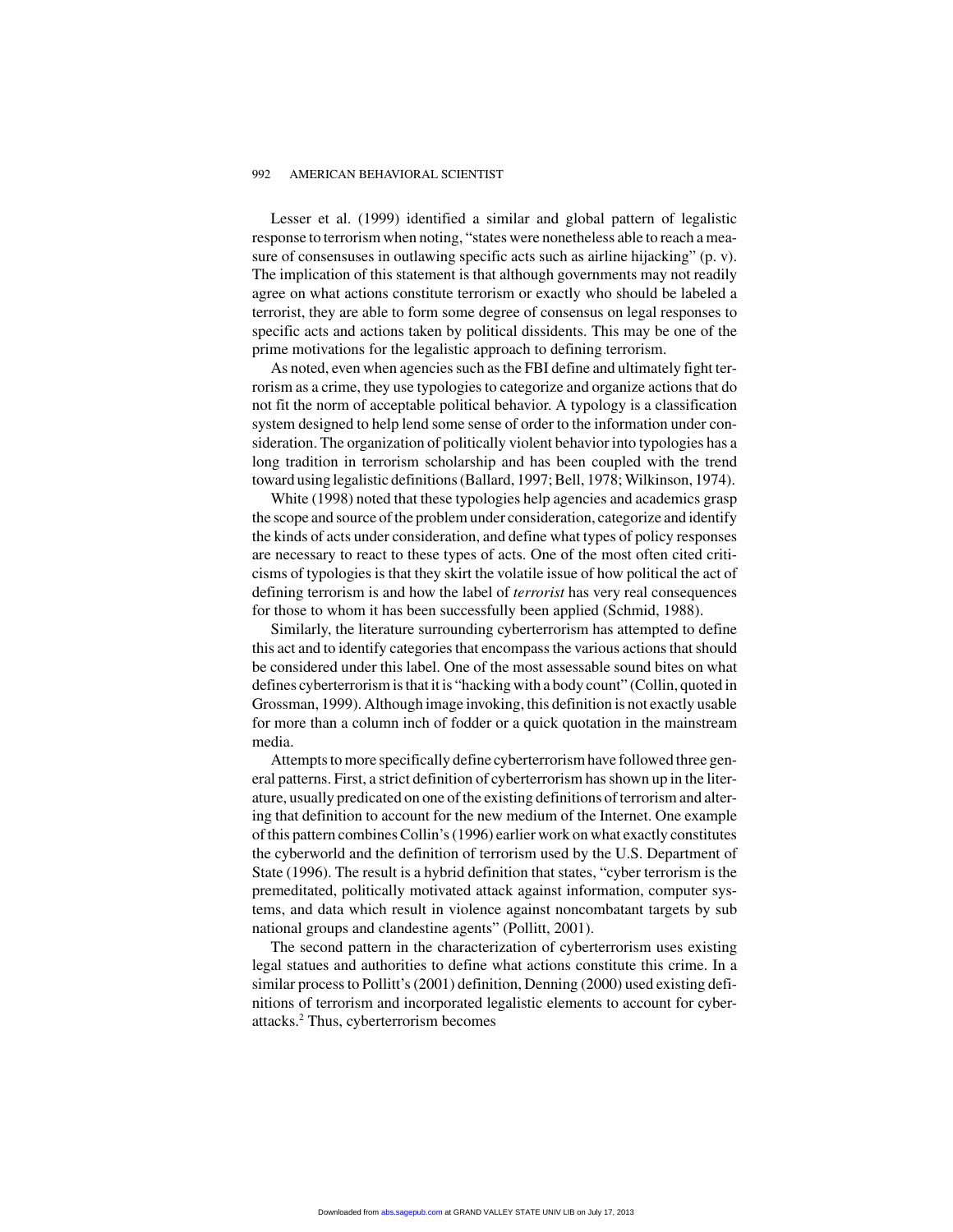the convergence of terrorism and cyberspace. It is generally understood to mean *unlawful* [italics added] attacks and threats of attacks against computers, networks, and the information stored therein when done to intimidate or coerce a government or its people in furtherance of political and social objectives. (Denning, 2000)

The third method of signifying cyberterrorism incorporates partial elements of the definitional attempts with accounts of specific acts or actions. To date, these efforts are incomplete, yet they seem to mimic the propensity of counterterrorist professionals to classify incidents into categories that could eventually become typologies. For example, the Canadian Security Intelligence Service stated that it focuses on "the extent to which cyber-techniques are used for espionage, sabotage, or terrorism" (Bronskill, 2001, p. A3). Likewise, generalized fears of cyberattacks are also used to try to characterize activities that could be considered cyberterrorism. Here, the specific acts are not necessarily the focus of concern; rather, rationales for the attacks are given. Thus, cyberterrorism is "the intentional use of the computer to cause panic by destabilizing the U.S. economy or playing havoc with computer data systems" (McFeatters, 2001, p. E3). Again, these types of definitions seem to lean toward the classification of incidents and could foreshadow the development of cyberterrorism typologies.

In a pattern similar to that of general terrorism studies, the same definitional problems persist with respect to cyberterrorism. In fact, because of the rapid change in technology that is part and parcel of the Internet revolution, defining and addressing cyberterrorism offers a potentially greater challenge to scholars and policy makers. Noting three problem areas relative to such developments can help summarize the challenges posed to anyone wishing to define the problem or to create an analytical typology to inform the debates.

First, the operational definition of cyberterrorism changes over time. A generation in human terms may be 25 years, but in technological time, it may be only 3 years. The challenge of rapid development in tactics is not the same for general terrorism studies, in which for years, the most common tactic has been bombings (Hoffman, 1998; Hoffman & Hoffman, 1996). The rapid development and deployment of new technological innovations demand that counterterrorism professionals looking at Internet varieties of political violence be flexible and open to these innovations.

Second, the choices of what will be included in the definitions, or even in a typology, are usually based on the personal perspectives of researchers. For example, if the author of a typology is an expert on hacking, the work he or she promotes will generally focus on varieties of this activity. By being so narrow in its analytical focus, such a biased typology may miss a variety of relevant acts and activities that would help policy makers and counterterrorism agencies.

Finally, research on cyberterrorism, as on terrorism in general, is not without critics expressing legitimate concerns. An analytically rigorous definition or typology of cyberterrorism should anticipate these criticisms. At a minimum,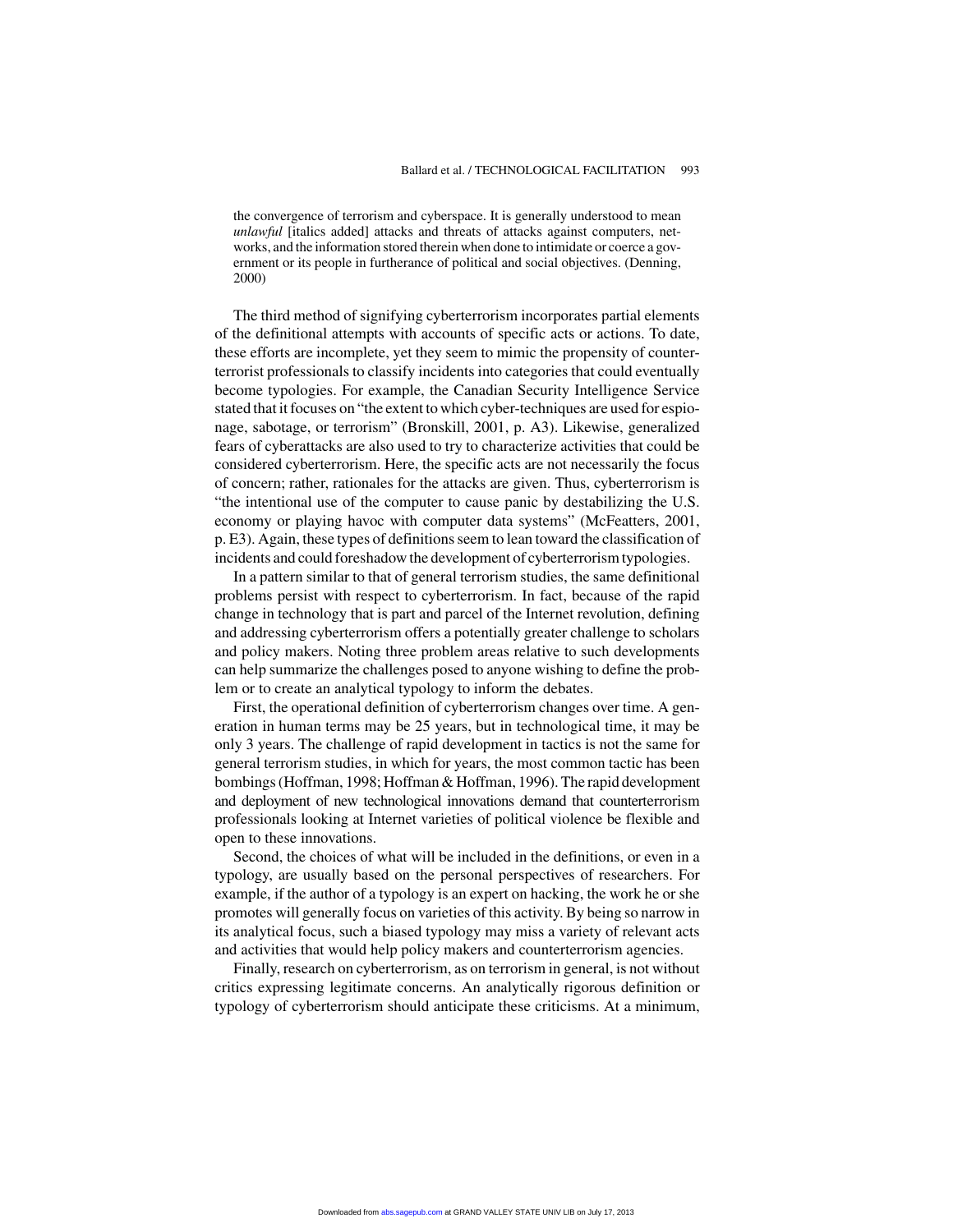researchers should consider issues related to researcher bias, hegemonic support for existing structures of power, the validity and reliability of the data contained in the typology, and the lag time in recognizing technological innovations. Although these are not the only criticisms that could be brought to bear, they represent indicators of potential areas that researchers can address in their design activities and/or issues they should remain cognizant of when reviewing their work as acceptable social scientific methodology.

In the end, defining cyberterrorism is an act of faith and a dedication to reason. It is faith in those who make policies and laws, in the agencies dedicated to stopping these activities, and in the power of reason over the passion of violence. Next, a case study of a technological innovation related to cyberterrorism is presented. We argue that this is one of the issues that may arise from the mists of technological acceleration and that could blindside counterterrorism professionals using non–critically examined definitions and/or inflexible typologies.

#### **EMERGENT INTERNET TECHNOLOGY**

Considering the definitional differences, classification ambiguities, and inherent social stigma associated with being labeled a terrorist, one can imagine that the technologies used by these same social actors may similarly affect the emerging field of cyberterrorism and influence the definition of what actions and activities constitute this form of terrorism. The following section examines digital steganography as a case study of how technological developments challenge definitions and the analytical techniques used by counterterrorism professionals. This discussion notes that digital steganography has recently been identified by intelligence agencies as a threat and details how it can be used by terrorist organizations to facilitate clandestine communications (Beth, Frisch, Simmons, Goos, & Hartmanis, 1992; Brassard, 1988; Harris, 2001; Imai & Zheng, 2000; Johnson, Duric, & Jajodia, 2000; Katzenbeisser & Petitcolas, 2000; Lam, Okamoto, & Xing, 1999; Williams, 1986).<sup>3</sup>

To examine steganography, it may be useful to note the etymology of the word. It is derived from the Greek *steganos*(covered or secret) and *graphy* (writing or drawing). In reality, it more closely embodies the meaning of the word *stegosaur*, a dinosaur of Cretaceous times that was "covered" by an armor of triangular, bony plates on its spine (Currie & Padian, 1997; Glut, 1972). In today's electronic communications environment, *steganography* has come to mean a message that contains "hidden writing" and implies that because of its technologically enhanced armor, this writing is not discernible to the casual observer.

The secret writing to be hidden (message) is distributed by algorithmic means in the file meant to contain the secret data (container). In digital steganography, the result of the algorithmic process is saved as a separate file. Expressed verbally,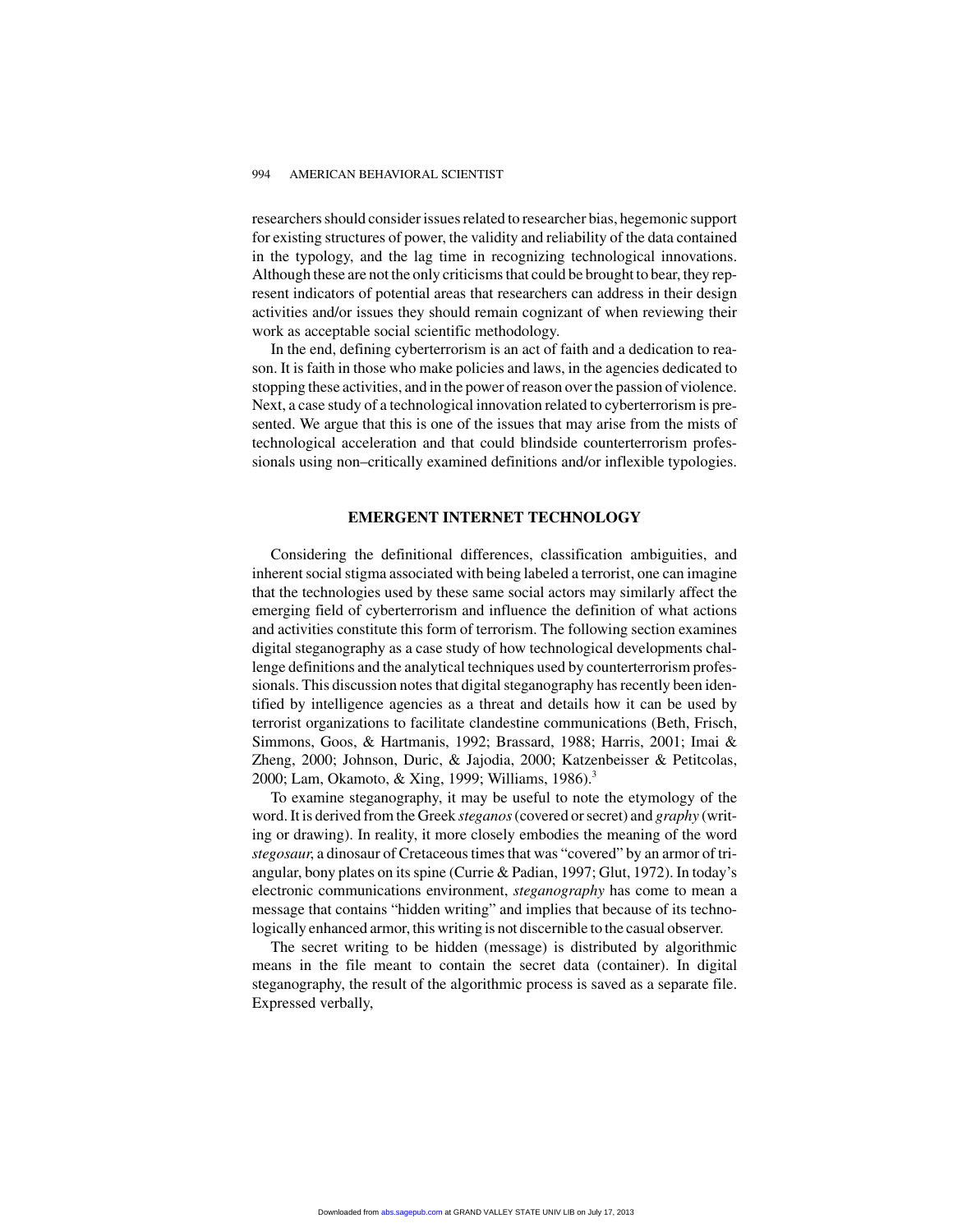#### result file = container file + message file.

This process is not unrecognizable as similar to that used in cryptography. In fact, cryptography and steganography are often used synonymously.<sup>4</sup> However, there is an important philosophical difference between the techniques. Cryptography is the science of rendering information unreadable to others (Schneier, 1994; Schneier & Banisar, 1997). Although not readable to others, the result of this process makes it obvious that the message contains a secret. For example, the message "see me" is easily encrypted using a one alphabetic character shift to the right in the array of English letters (i.e.,  $s = t$ , etc.). The resultant message, "tff nf," will draw attention from even the most casual observer, possibly causing the observer to attempt to decrypt the message. On the other hand, using simple steganographic techniques, the message "see me" is hidden in the body of another message, such as "**s**imply **e**nter **e**very **m**otor **e**lement," by using the first character of each word in the message. Because the container is a plausible sentence, the casual observer would not necessarily suspect that the sentence is a covert message (Petitcolas, Anderson, & Kuhn, 1998).

These definitions of cryptography and steganography suggest, rightfully so, that a combination of the two techniques would provide added security to anyone wishing to protect covert communications. Encrypting the data before hiding it in the container file adds a "second layer" of protection, and as a result of this convergence of technological techniques, various steganographic software programs include tools that encrypt messages before hiding them in container files.<sup>5</sup>

This process is essentially a procedure for hiding information from the prying eyes of an enemy, and that is not a new idea (Denning & Denning, 1998; Kahn, 1996; Pfleeger, 1989; Seberry, 1989). Throughout history, many different methods have been used to hide messages from enemies. These include invisible inks, open codes, and messages in hollow shoe heels. Ancient Greek writings refer to shaving a messenger's head, tattooing a message directly on the scalp, and then waiting until the hair had grown out enough to deploy the messenger. Likewise, milk, urine, and fruit juice were used by the ancient Romans to write between the lines of otherwise innocuous letters. During World War II, the Germans developed the microdot to hide information. A secret message was thus reduced to the size of a period and affixed to the dot of the letter *i* or hidden as other punctuation. Large amounts of printed data, including technical data, were transmitted via microdots, and the transmission was effectively hidden (Davern & Scott, 1995).

These methods of hiding information seem rather archaic given the transnational nature of the Internet and how communications technology has changed everyday life in the 21st century. Image and sound files are quite abundant on the Internet, and few would suspect that the images and messages that traverse electronic freeways contain hidden messages. In particular, these images are found on almost all Web pages and are increasingly commonly sent via e-mail. These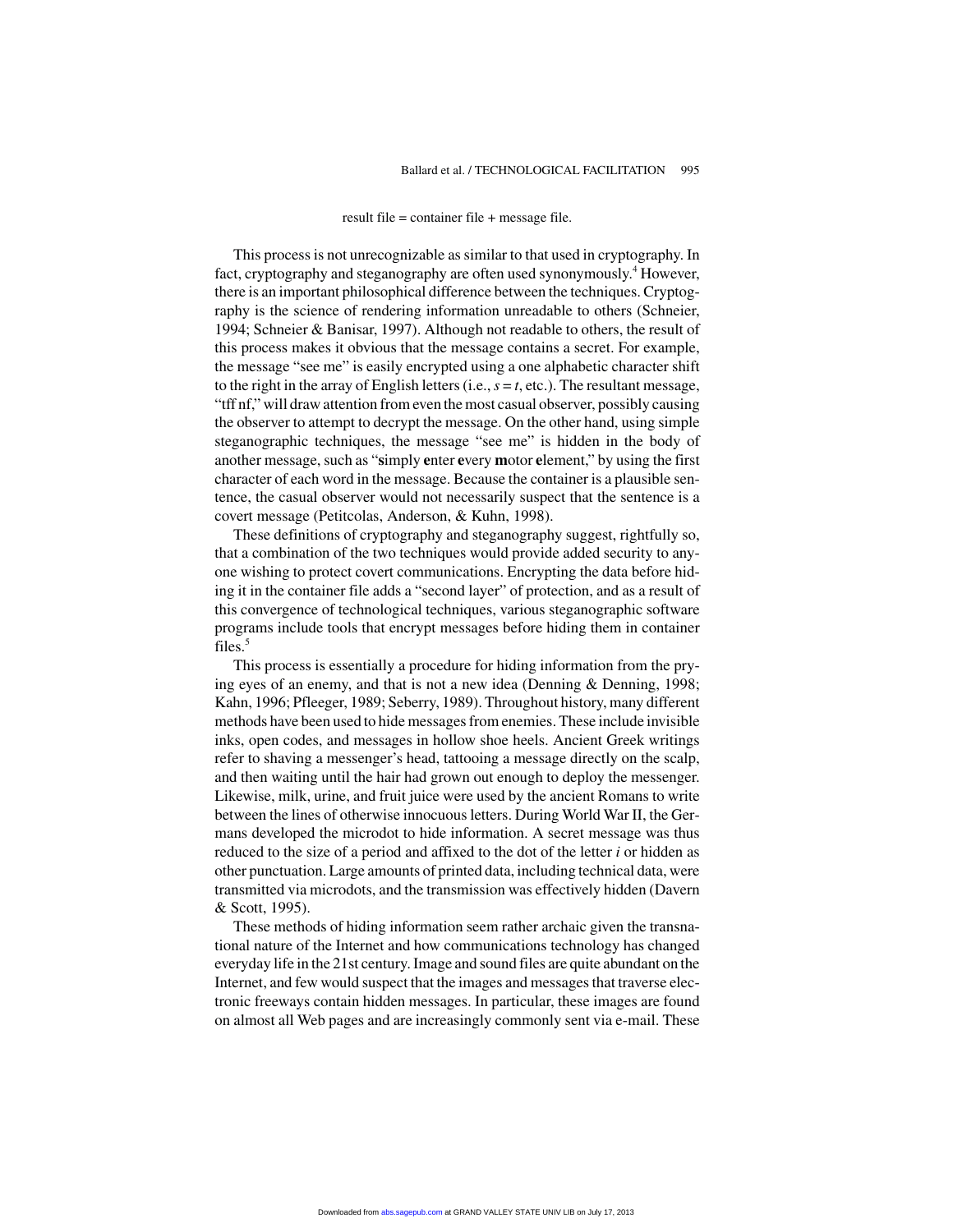developments set the stage for the potential use of steganography by those who would expose political violence.

Applying digital steganography to a message is based on several simple principles. The first is that the files that contain digitized images or sounds can be altered to a certain extent without losing their functionality. The second principle rests on the inability of humans to distinguish minor changes in image color or sound quality. This element of the steganographic transaction is especially easy to use in objects that contain redundant information, including the common 6-bit sound file and 8-bit and 24-bit image files. For example, with respect to images, changing the value of the least significant bit (LSB) of the pixel color will not result in any perceivable change of that color. Likewise, sound files could contain messages within the white noise present in most recordings.<sup>6</sup> In both cases, the message is hidden in the "noise" found in or introduced into computerized files.

This is an important analytical point because noise is a part of everyday life, and computerized noise is abundant. Many feel that digital communications free messages from such noise, but the idea that digital circuits are noise free is not necessarily true. A digital signal may be copied and recopied without changing the original message because of the error-correcting codes and sophisticated circuitry used in the processing of messages. However, this does not eliminate the original noise. As a result, digital photographs, digitized music, and digital videos all have significant amounts of noise left over from their creation (Wayner, 1996).

Herein lie the opportunity and the challenge for anyone wishing to hide a message or detect these types of hidden communications. The noise found in digital images and sounds can be used to the advantage of someone trying to hide information. As a rule, human beings cannot detect small amounts of distortion in sounds or images. Our senses are not fine tuned enough to accomplish this task, and small amounts of distortion in sound reproductions or in the color pallets of pictures go unnoticed.

Although there are individualized techniques used by the various steganographic tools, the least common denominator among most tool sets is the modification of some of the LSBs of a container file's individual bytes.<sup>7</sup> In most steganographic container files, the LSBs contain the modified noise or message, which when viewed apart from the rest of the byte appear random. For example, an 8-bit image will contain minor color differences that could pass casual inspection, and a 24-bit image will contain color changes that are almost imperceptible. These distortions in image or sound files, when interpreted with the use of software and an access code, will recreate hidden messages at some other time or place.<sup>8</sup> As Davern and Scott (1995) noted, modifying the LSBs of certain computer files would be disastrous to the integrity of the hidden data, but certain image files can have messages hidden in them without noticeable difference.<sup>9</sup>

To demonstrate how this is accomplished, it is important to note that all computer image files are composed of an array of dots called pixels. Each of these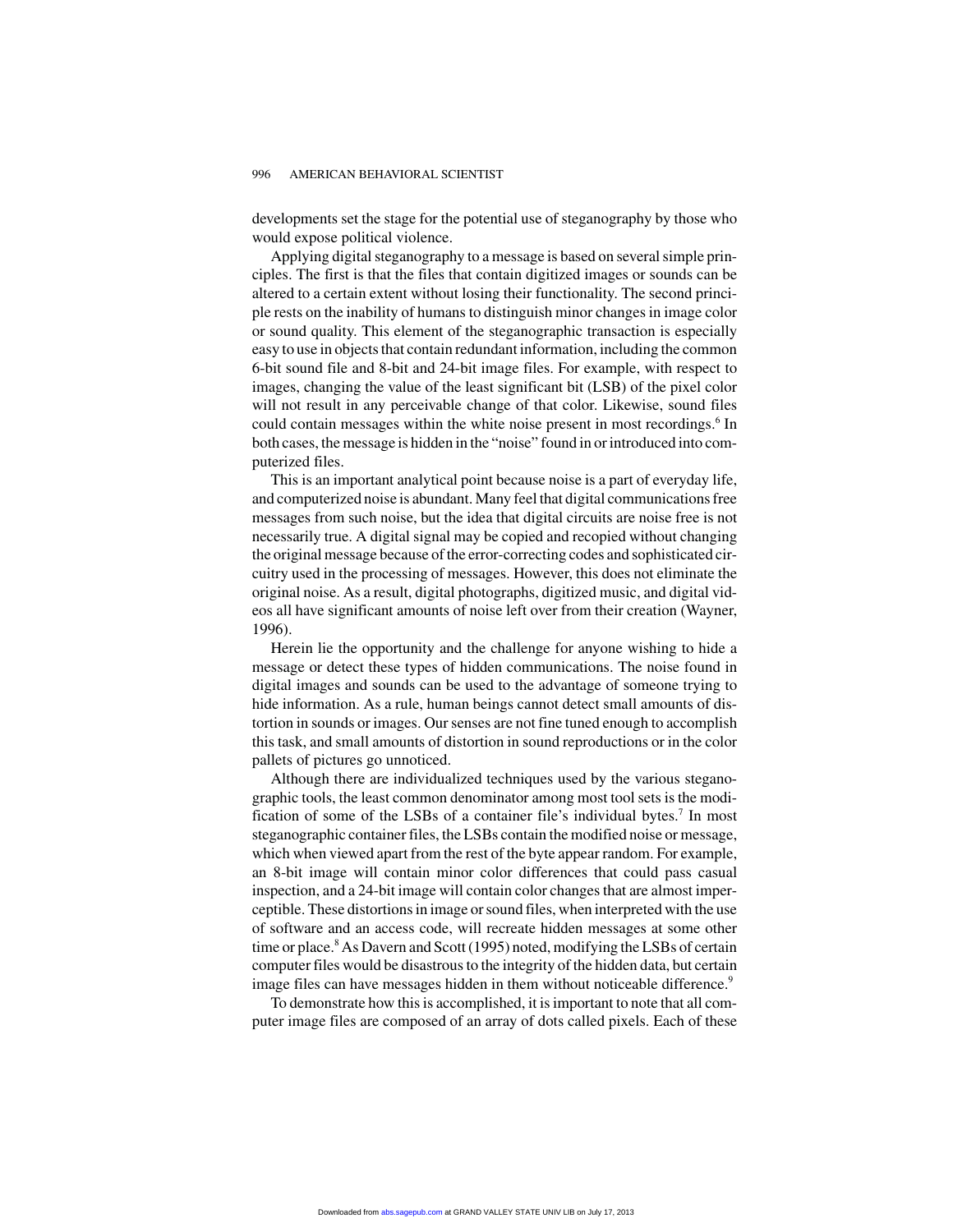pixels has its own color, represented internally as specific and separate quantities of red, green, and blue, collectively known as RGB. In an eight-bit image such as a GIF (graphics interchange format)<sup>10</sup> or BMP (bitmap)<sup>11</sup> file, each pixel is described by a number from 0 to 255 that refers to an actual color in the "color lookup table" or palette (see Table 1). For each color level, a value of 0 implies that none of the color is present, and a value of 255 implies that the full amount of the color is present. A pixel with an RGB value of 0,0,0 is black, and a pixel with an RGB value of 255,255,255 is white. In the RGB model of color distribution, there are a total of  $16,777,216$  ( $256 \times 256 \times 256$ ) possible colors. Most GIF files use only an eight-bit palette. This means that of the 16,777,216 possible colors, only 256 RGB colors are in the image, because eight-bit binary numbers can have only 256 distinct values.

Second, it is important to note that an image does not contain strings of bytes that describe individual colors listed in a left-to-right, top-to-bottom order. Generally, the image itself is stored as a series of digits from 0 to 255 that reference entries in the palette (a palette reference). An image can be thought of as a grid with an index into the palette in each grid cell. In this way, an image can be reconstructed by performing palette lookups to determine which color to insert at each pixel location.

To hide data within an eight-bit GIF or BMP container, existing tools most commonly use two techniques ("Steganography Thumbprinting," 1998). The first technique involves changing the LSBs of a palette reference (0 to 255) to hide a message. A program using palette reference modification may decide which color to point to on the basis of the color's LSBs. The program may not necessarily pay attention to the similarity of the colors, only to whether or not the LSBs serve its purpose of data hiding.

The second technique involves modifying a pixel's actual color by changing the LSB of the red, green, or blue elements in the color table. By altering the LSB of each color in the RGB element, a program can hide data by making almost identical copies of colors but with slightly different LSBs. The resulting colors are very close to the originals, and this is the point at which human perception, or the discrepancies therein, takes over.<sup>12</sup>

GIF and BMP files have been noted in the discussion so far, but other file types exist that represent images and sounds.<sup>13</sup> The major difference between file types from a layperson's perspective is how they are compressed and decompressed during actual use. Kurak and McHugh (1992) identified two types of compression: lossless and lossy. The type of compression used to store a file is important when selecting file types for steganography. Both of these compression methods save storage space when uploading and downloading, but the end results may be very different when a file is uncompressed.

When it is necessary that the original information can be exactly reconstructed, lossless compression is preferred, and steganographic container files require that the original information remain intact for recovery of a hidden message. This type of compression is typical in GIF and BMP images. Lossy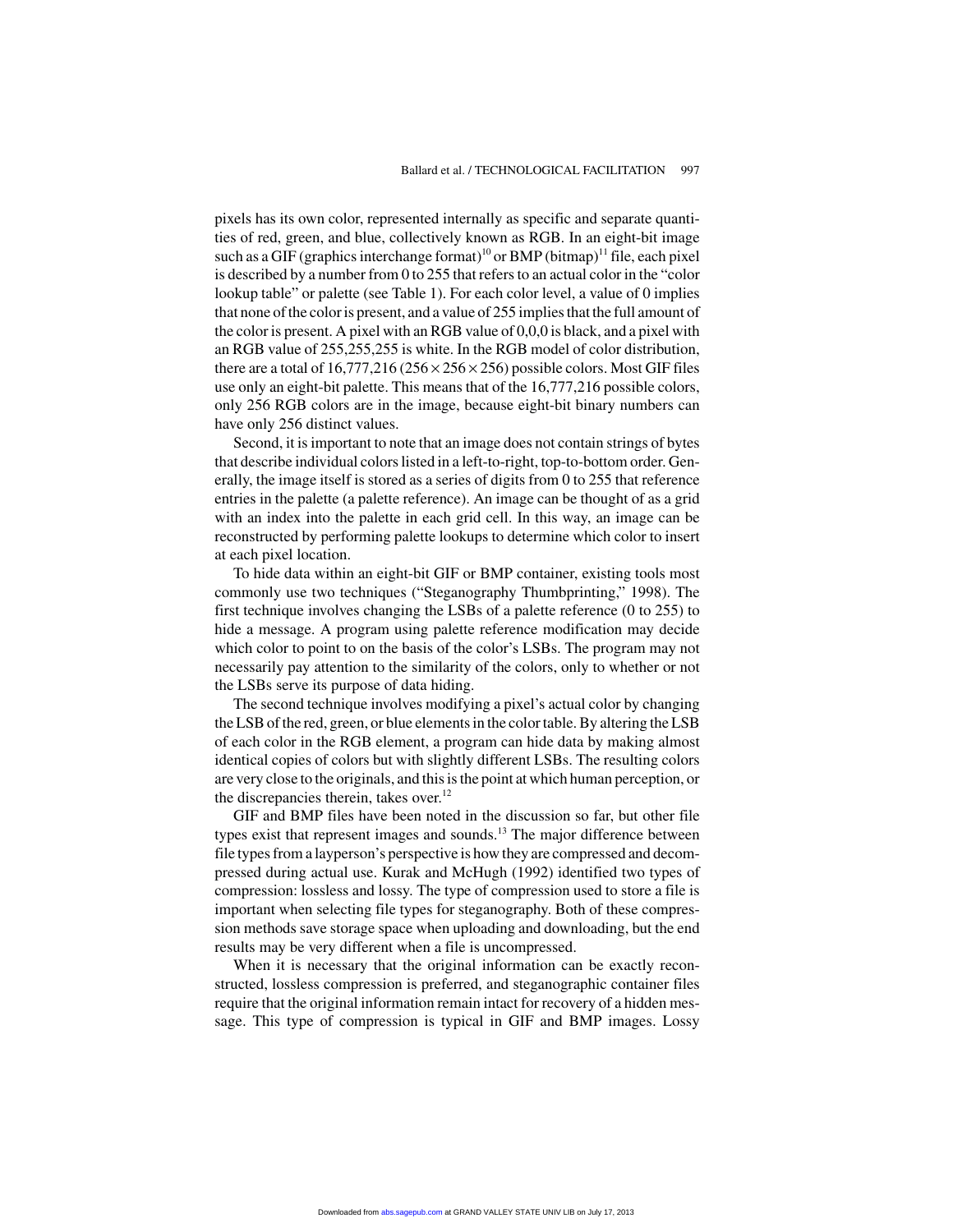| Color        | Red | Green | Blue   |
|--------------|-----|-------|--------|
| Red          | 255 | 0     | $_{0}$ |
| Green        | 0   | 255   | 0      |
| Blue         | 0   | 0     | 255    |
| Yellow       | 255 | 255   | 0      |
| White        | 255 | 255   | 255    |
| <b>Black</b> | 0   | 0     | 0      |

**TABLE 1: Primary Red-Green-Blue Color Palette**

compression, on the other hand, may not maintain the integrity of the original image when it is reconstructed. JPEG<sup>14</sup> (from Joint Photographic Experts Group) images use this method of compression. Although there are exceptions, most readily available steganographic software programs do not support or recommend using JPEG files because of this characteristic.

The default alternative to JPEG images is to use 256-color or gray-scale images. In fact, GIF images of this type are prolific on the Internet. Many authors of steganographic software stress the use of gray-scale images because the shades of gray-scale images change gradually from byte to byte. Thus, this type of image is a good candidate for containing a message. This suggests that subtleties in color variation and the choice of image as the container are both important considerations when a terrorist selects an image for steganographic use. $15$ 

Regardless of the method used to actually hide the data, the programs used to accomplish this task all operate basically the same way. A container image is selected, a pass-phrase is assigned, a message is encrypted and hidden in the container, and a result file is generated. The recipient needs the same tool (software) and the pass-phrase to unhide the message. Basically, all a terrorist needs to do is choose a tool, "stego" a message, and e-mail the message to a friend or post it to a publicly available site. Thereafter, an accomplice can retrieve this container message using the correct pass-phrase and the same software. Because steganography is not yet widely known, and technologically viable images are prolific on the Internet, it is very likely that the result image will go unnoticed as it reaches its destination.

What if counterterrorism professionals want to know if an image has a message hidden in it? Is this a lost cause? With the basic knowledge of steganography detailed above, should they be suspicious of every image they see? How can they start to "see" these messages? There are several techniques used to find messages hidden in container files.

Steganalysis is the art of discovering and rendering useless such covert messages (Johnson & Jajodia, 1999). To understand how steganalysis locates hidden messages, it is important to note that hiding information in electronic media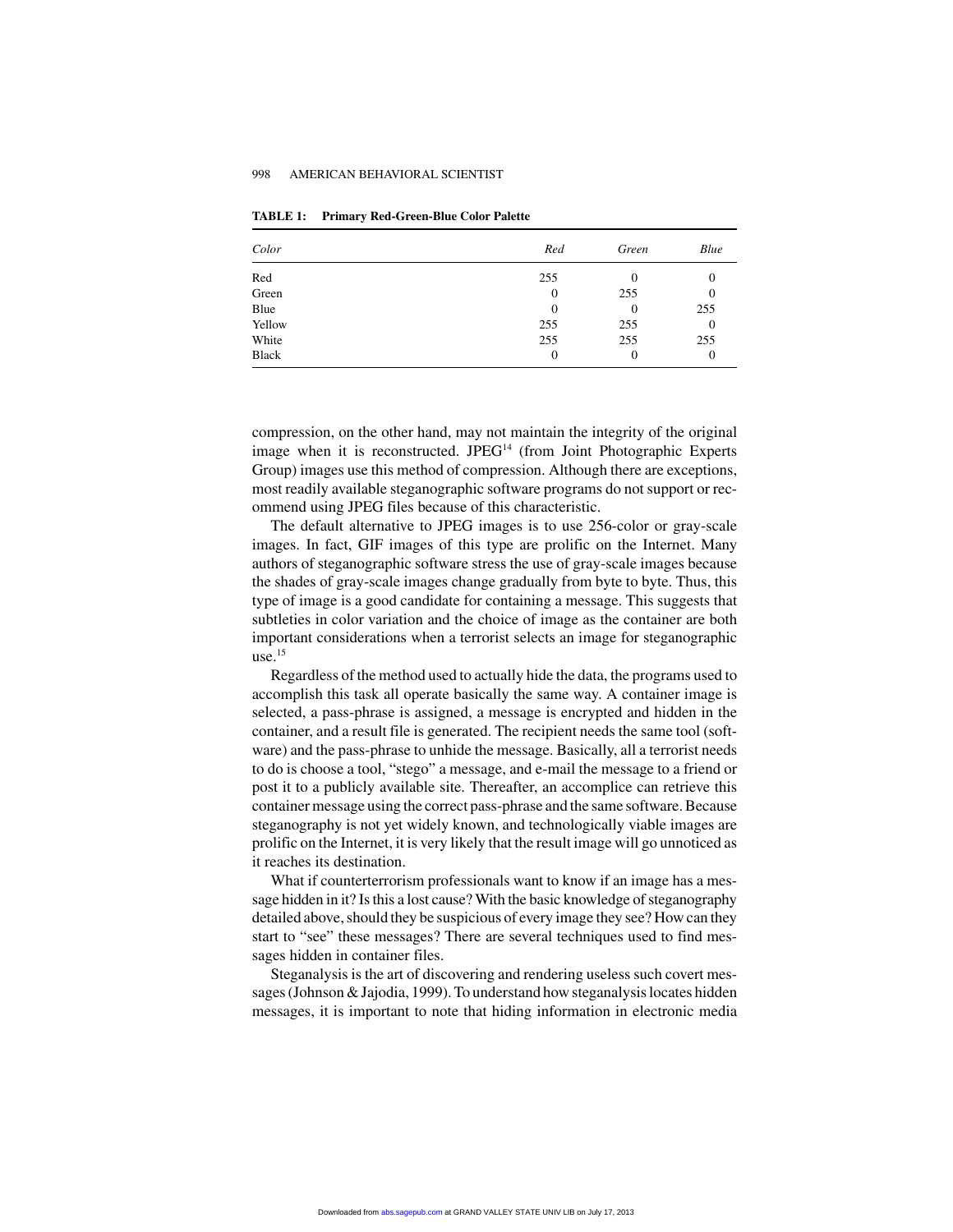alters the media's fundamental properties. This alteration may ultimately introduce some detectable form of degradation or a pattern of unusual characteristics that can be detected, either initially or over time as a pattern emerges. These unusual characteristics act as indicators of covert activity and suggest to analysts the existence of a hidden message and even the actual software used.

Johnson and Jajodia (1999) noted that counterattacks on and analysis of hidden information may take several forms: detecting, extracting, and disabling or destroying hidden information. As argued so far, the result file of a steganographic transaction may have some amount of degradation, and this degradation is not perceptible to the human senses. If this degradation has certain characteristics, it might point to the existence of a message. Detecting hidden information is complex without knowing which tool was used to create an image and, obviously, the pass-phrase, or steganographic key. Steganographic tools vary in their approaches to hiding data, and the technical aspects of all of these techniques are beyond the scope and intent of this article.

To conduct steganalysis with the intent of uncovering hidden messages, it is imperative to compare and evaluate many original and result images to catalogue the patterns of anomalies they contain. Color composition, luminance, and pixel relationships must be studied for characteristics that are not normal to previous images. This process is then used to create a knowledge base from which decoding may transpire. Three fairly common patterns found from such analysis include the unusual sorting of color palettes, distortions in the relationships between colors in color indexes, and exaggerated noise profiles. Making these minute comparisons of multiple images will eventually identify patterns that may pertain to a particular software tool. Eventually, the analysis (knowledge) base created by this process is large enough to detect the presence of a hidden message and/or the software tool used to hide it.

Of course, recurring and thus predictable patterns are not always apparent, even if distortion is noticeable. Likewise, it would be reasonable to assume that a technologically savvy terrorist group would avoid detection by randomly changing software tools and/or steganographic methodologies. Another barrier to steganalysis is that the hardware, software, and processing time needed to accomplish the identification task can be overwhelming. When an image is suspect, or when an image is known to contain a message, it may not be possible to retrieve that hidden message within a time frame acceptable for counterterrorist purposes.

The alternative is to disable the message and render the hidden information useless. With each method of hiding information, there is a trade-off between the size of the payload (the amount of hidden information) that can be embedded and the survivability, or robustness, of that information to manipulation (Johnson & Jajodia, 1999). It is just this trade-off that offers counterterrorism professionals the opportunity to disable hidden messages.

Disabling or removing messages in image files comes down to image processing techniques. Processing a suspected image using a lossy compression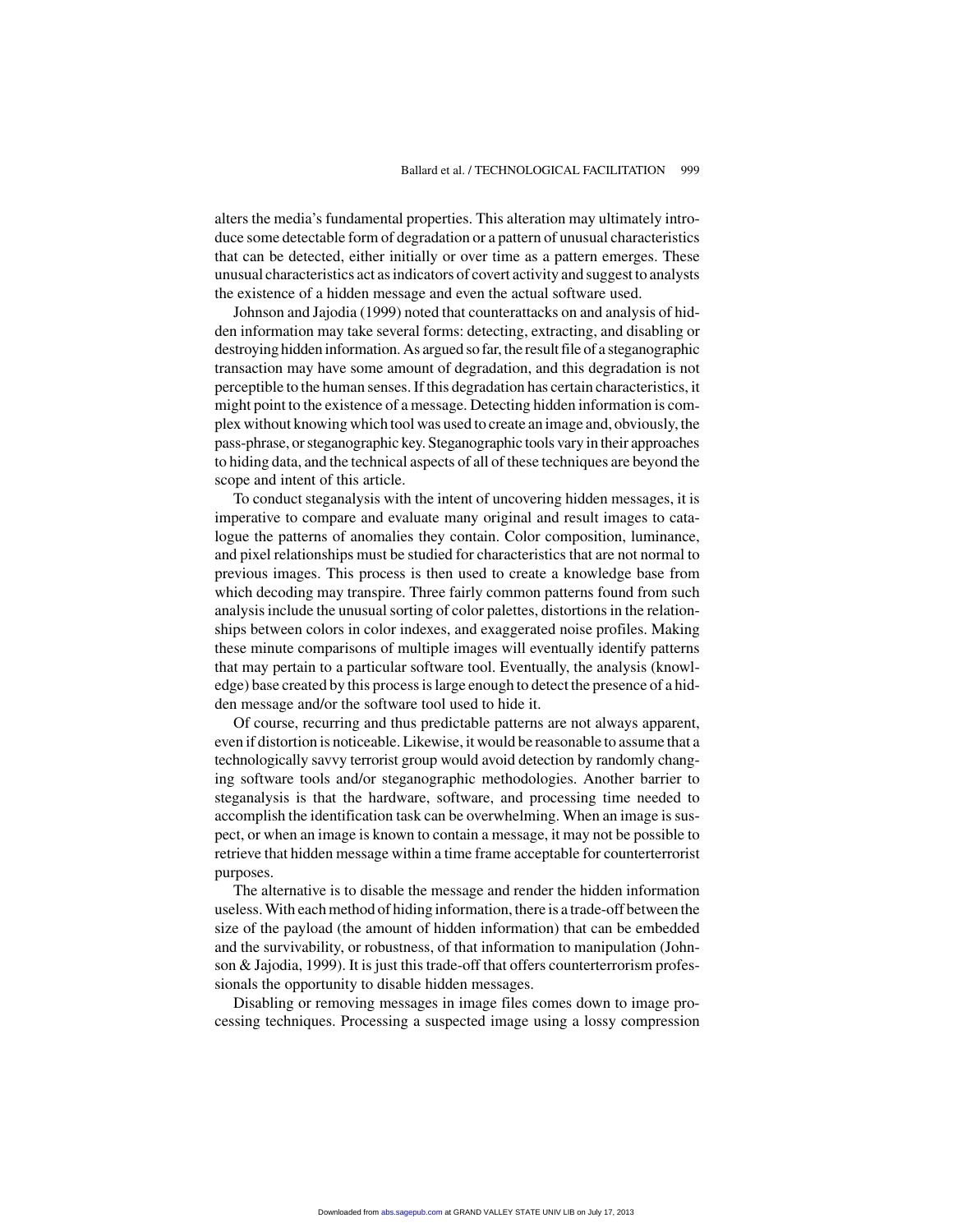technique such as JPEG uses is enough to make the hidden message useless to an adversary. Another method is to overwrite the area of a file that may contain noise space useable for message hiding. Here, an agency suspecting a hidden message overwrites this area with a new message or more likely with heightened levels of noise.

The developers of steganographic tools and the users of steganalysis techniques are at odds in this cat-and-mouse game. New methods of hiding data will result in new methods of finding data, and research continues in each area. Several conclusions from the discussion of steganography and steganalysis are relevant for counterterrorism professionals:

- Although steganography has been used in various formats for thousands of years, digital steganography currently has a relatively low visibility to frontline law enforcement agencies.
- Hiding a message with steganographic methods reduces the chances that the message will be detected.
- The best container for hidden messages is an innocuous image, for example, an image of a cat, a horse, or a car. Terrorists would most likely pick an image that cannot be compared to an original.
- There are a large number of steganographic tools available both for purchase at low cost and as freeware.
- These tools are easy to use, and most computer hobbyists would be able to master them in a relatively short time.
- Methods beyond visual examination are being explored to detect messages hidden by such software tools.
- Manual examination of every image is impossible given the number of images on the Internet.
- If counterterrorist professionals want to find a hidden message in an image, they probably can, given time, technology, and funding. Disabling a message may be faster but will not provide the same depth of intelligence.

#### **SOCIAL, REGULATORY, AND LEGAL ISSUES**

The Internet is a global community, albeit one that simultaneously exists in multiple locations, cultures, and societies. It is a community with ill-defined and constantly changing norms of behavior. It also has a structure of limited sanctions for violations of these rules. In traditional social organizations or societies, sanctions are generally categorized as either formal or informal (Garland, 1990). Informal sanctions are not necessarily codified in legal or regulatory authorities, and the power to enforce them by and large rests in the interaction between social actors. In the case of the Internet, informal rules have periodically been collected and organized into texts for the mass market (Shea, 1994; Van Der Leun & Mandel, 1996). Similarly, informal calls for good behavior emerge out of this interactive milieu. Contemporary evidence of this emergent process can be found on sites related to protecting children from harmful Internet interactions (Magid, 2001). Even Internet service providers (ISPs) have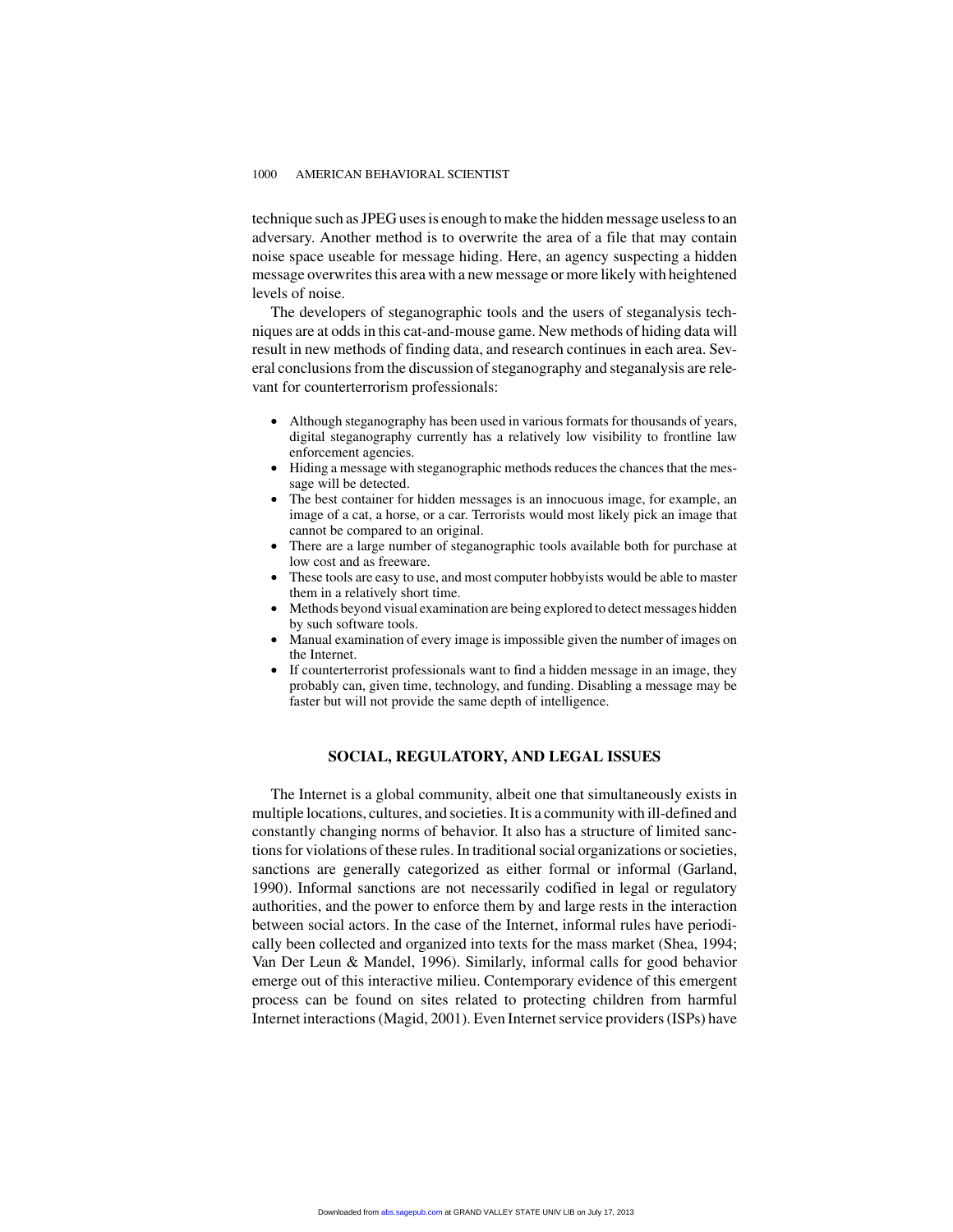rules that apply to misbehavior, and they enforce these rules as a matter of business practice (Yahoo! Inc., 2001). Using these types of socially informal rules, companies such as Yahoo! and eBay attempt to regulate the content of their Web sites and oversee the transactions that flow through their portals.

In contrast, formalized norms of behavior are generally codified in legal and regulatory authorities. As a case in point, in the United States, terrorism is defined by Title 22, Section 2656f(d) of the U.S. Code and by Title 28, Section 0.85 of the Code of Federal Regulations. Equally noteworthy, the general legalistic approach used by counterterrorism agencies in the United States is presented by the following: "Although various Executive Orders, Presidential Decision Directives, and congressional statutes address the issue of terrorism, *there is no single federal law specifically making terrorism a crime* [italics added]. Terrorists are arrested and convicted under existing criminal statutes" (U.S. Department of Justice, 1998, p. i).

In the case of cyberterrorism, such preexisting authorities are currently under review, and attempts to prosecute or to use them challenge preexisting norms related to freedom of expression and other civil liberties. The following discussion will help illustrate how difficult enforcement of these legal authorities can become when the issues of the Internet are enmeshed with counterterrorism policies.

The efficiency and convenience of the information age is available to lawabiding citizens and terrorist alike. Issues surrounding cryptography, steganography, and cyberterrorism exist as part of a technological landscape that changes with the warp speed of the latest silicon chip. U.S. government efforts to detect terrorist acts must conform to the requirements of the U.S. Constitution and federal statutes, many times documents written long before the advent of the computer.16 The Bill of Rights, for example, went into effect in 1791. Can such a document, fashioned in the "horse-and-buggy" age, continue to meet the challenges of the high-speed Internet age? How should the courts and legal systems respond to Internet-based terrorism threats within the boundaries of First Amendment free speech guarantees, Fourth Amendment search and seizure protection, and other individual liberty protections?

One of the key legal and policy issues facing law enforcement is how terrorists threaten pubic safety by using commercially available encryption products to prevent law enforcement from engaging in reasonable searches on the basis of probable cause of criminal activity (in legal arguments, steganographic tools would fall within the purview of encryption products). Such encryption devices allow terrorists to communicate among themselves through a variety of electronic communication modes while thwarting law enforcement from gathering evidence of criminal wrongdoing by means of lawful electronic surveillance and search and seizure (Smith, 2000).

These encryption devices provide security for a vast array of legitimate electronic communications, including conventional and cellular telephone conversations, fax transmissions, Internet communications (e-mail, etc.), personal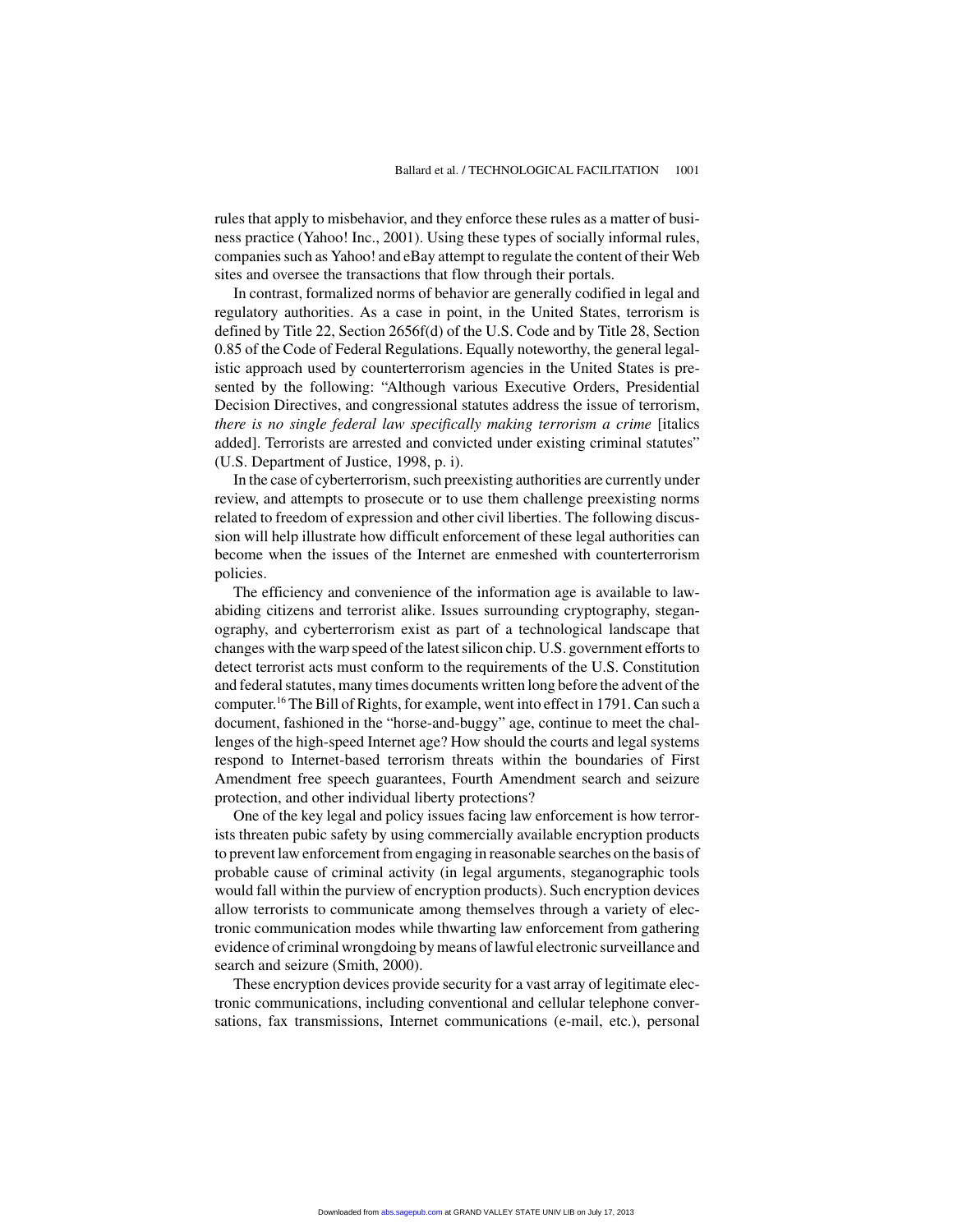computers, wireless communications, electronically stored information, remote keyless entry systems, radio frequency communications systems, advanced messaging systems, and the like.

The illegitimate use of encryption devices may affect law enforcement in a number of areas, but this discussion will focus on electronic surveillance and search and seizure. In the United States, both of these activities must be performed within the boundaries defined by the Fourth Amendment. The Fourth Amendment's protection of "the right of the people to be secure in their persons, houses, papers, and effects against unreasonable searches and seizures" extends to private communications, just as it does to private things and locations (*Katz v. United States*, 1967). The definition of a search is the same for the surveillance of communications as it is for visual and physical searches: It includes activities that either physically intrude into a protected location or violate a reasonable expectation of privacy. The surreptitious use of an interception device for surveillance purposes always intrudes on a reasonable expectation of privacy and always amounts to a search.

The federal statutes governing the use of wiretaps require a judicial interception court order authorizing the operation after a showing that specific communications are being used in furtherance of serious criminal activity and that normal investigative procedures have been tried and failed or reasonably appear to be unsuccessful or too dangerous (Omnibus Crime Control and Safe Streets Act, Title III, 1968; 18 U.S.C. § 2518(1)(c), 1994; *United States v. Giordano*, 1974). Only after a court order is issued can law enforcement use a device to intercept oral communications, wire communications, and electronic communications related to serious criminal activity (Omnibus Crime Control and Safe Streets Act, Title III, 1968).

As noted, encryption is now commonly used to protect various types of electronic communications, from e-mail to data on computer hard drives. Once an interception order for electronic surveillance is issued, law enforcement is faced with the hurdle of decryption that hinders the effective execution of that order. Recently, policies designed to address these issues have been passed. For example, the Communications Assistance for Law Enforcement Act of 1994 mandates that new telecommunications switching equipment be wiretap ready.

Encryption devices also affect searches and seizures under the Fourth Amendment. More and more criminally related material is being stored on hard drives, floppy disks, and various other electronic devices. Such electronic hardware is increasingly the subject of Fourth Amendment searches and seizures and, as noted, increasingly protected by encryption.

These encrypted materials from criminal activities provide a curious legal challenge. Unlike intelligence gathering aimed at global sources of terrorism and performed, for example, by the Central Intelligence Agency (CIA), state and federal law enforcement activities are aimed at gathering criminal evidence that will sustain a prosecution and conviction in open court. Under the Sixth Amendment, a defendant has the right of access to evidence and the right to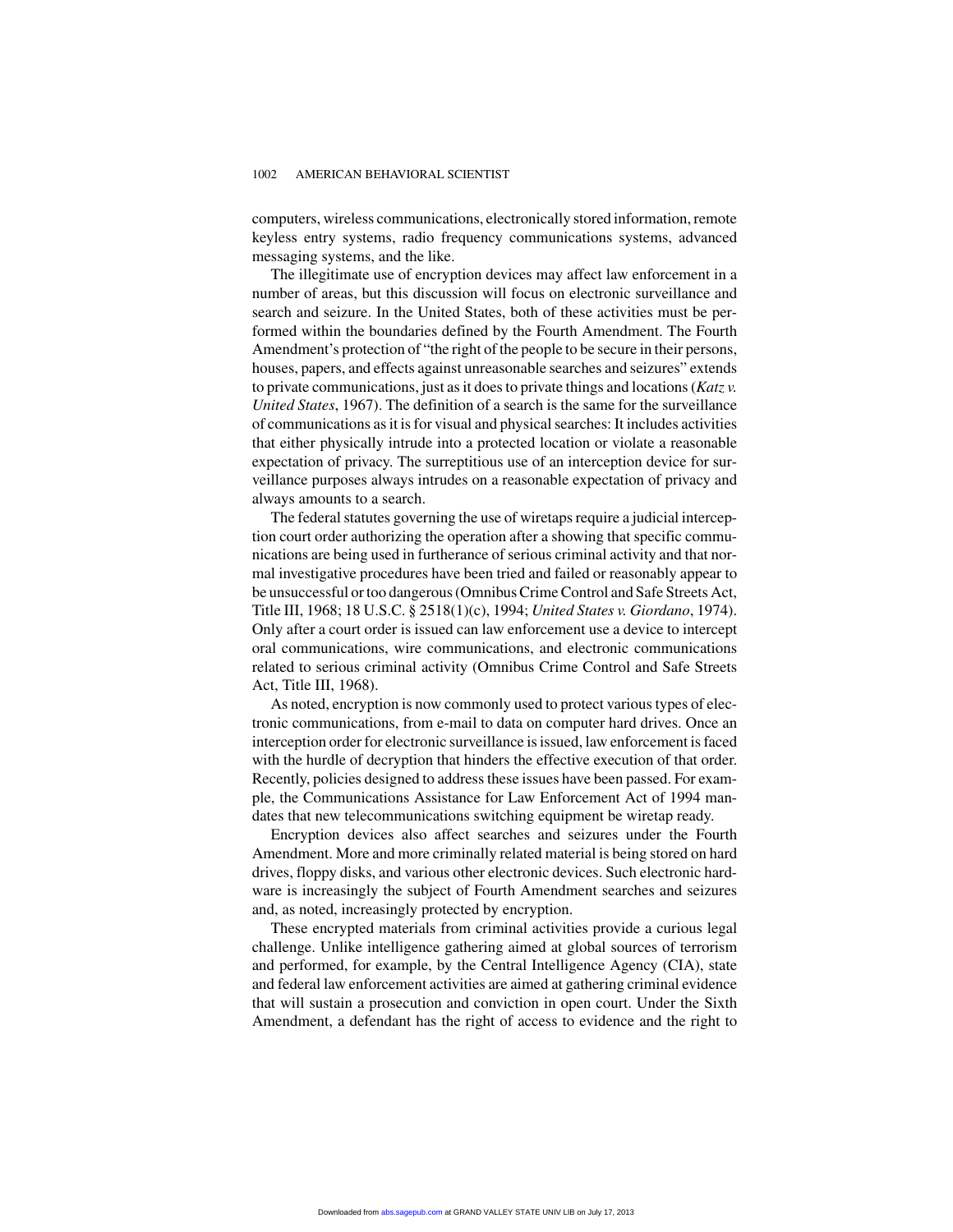cross-examine witnesses who testify against him or her. Because of the need to safeguard techniques and technologies, all of the particular methods used by the intelligence community to decode encrypted data may not be available to local law enforcement. Law enforcement officials understand that if indeed the information and techniques are shared, the evidence gathering process is subject to exposure in open court.

The challenge for law enforcement is to have commercially available encryption devices that encompass some technical means that would allow plain-text access, pursuant to a judicial interception court order, to encrypted electronic communications related to terrorists' actions or encrypted computer files lawfully seized under a search warrant (Smith, 2000). In this manner, the safeguarded techniques used by intelligence agencies will remain secure, and local law enforcement agencies can proceed with their investigations.

Encryption, like steganography, works by applying a mathematical function called an algorithm to scramble data and other communications. The algorithm used to unscramble, or decrypt, the information is generally called the decryption key. Several options that allow local law enforcement access (also known as a back door) are available. Key recovery allows immediate access to the plain text of encrypted data, and key escrow is an encryption system that provides access to encrypted data through special data recovery keys (Smith, 2000).

Both key recovery and key escrow are basically software solutions to the problem of access to encrypted information. In addition, back doors can be hardwired into the very structure of the Internet. Cisco Systems has developed a "clear zone" within computer routers it sells to ISPs. With this hardware in place, law enforcement can go to a system administrator armed with a search warrant and receive the plain text of the encrypted electronic communications that are the subject matter of the warrant (Smith, 2000).

More problematic for law enforcement is the use of "end-to-end" encryption devices that bypass ISPs and, for example, can be attached to any phone in the world. If a coconspirator has a similar device with the proper code to decrypt, the resulting conversations are encrypted end to end. Although such communications may be intercepted, they cannot necessarily be decrypted easily because the encryption hardware is in a nonrecoverable format (Smith, 2000).

There are few contemporary statutory restrictions on domestic encryption products. The only restrictions on encryption products are the export controls designed to protect national security interests and the federal government under the Export Administration Regulations (EAR) (1999), established to implement the provisions of the Export Administration Act of 1979.

American courts are divided over whether regulating the export of encryption products is a violation of the law. Three cases show the split in judicial thinking. In *Karn v. United States Department of State* (1996), the plaintiff argued that the U.S. Department of State's regulation of two disks containing encryption source code was a violation of his free speech protection under the First Amendment.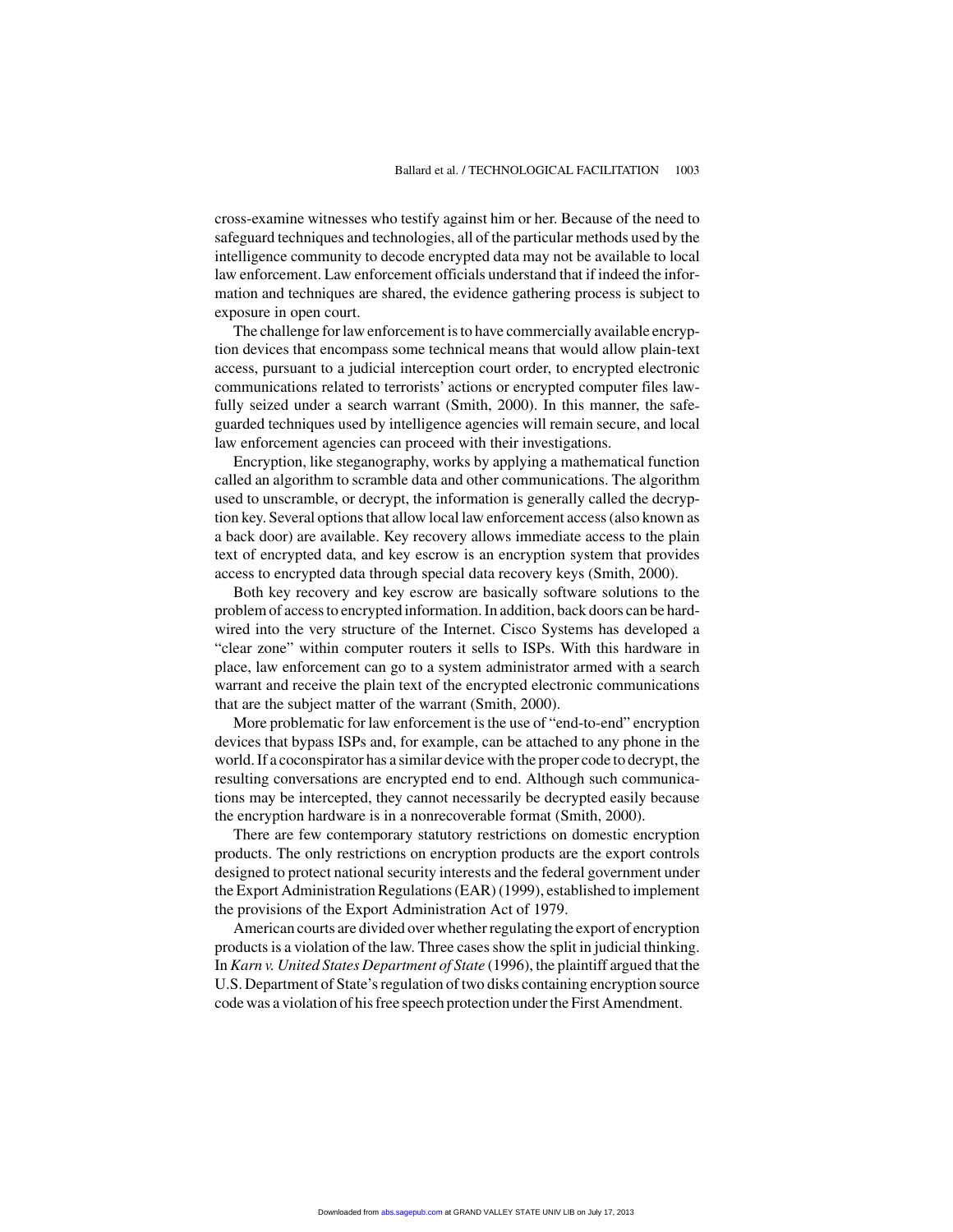#### 1004 AMERICAN BEHAVIORAL SCIENTIST

The federal district court rejected Karn's First Amendment claim and based its decision on the government's need to regulate items that have national security implications. The court held that the regulation of the two disks was content neutral and within the regulatory power of the federal government as long as other conditions were met. The additional conditions included "whether the regulation is  $(1)$  'within the constitutional power of the government,  $(2)$  furthers an important or substantial government interest,'and (3) is narrowly tailored to the government interest" (*Karn v. United States Department of State*, 1996, p. 10). The controlling test that the court used is found in *United States v. O'Brien* (1968), in which the Supreme Court held that laws prohibiting conduct may be applied to persons engaged in speech when the laws serve a substantial government interest that is not related to suppressing a speaker's message. The disks in *Karn v. United States Department of State* (1996) passed the *O'Brien* test because of the national security interest in regulating products that might harm the United States.

In the next case, *Bernstein v. United States Department of State* (1999), the plaintiff argued that encryption regulations violated his First Amendment rights by limiting his freedom to teach, publish, or discuss with other scientists his encryption research. In the initial case, the district court held that source code is speech for First Amendment purposes. In the second hearing, the district court ruled that particular government regulations were unconstitutional prior restraints on free speech under the First Amendment. The court extended its rationale to the new EAR regulations in the third hearing.

On appeal, the Ninth Circuit Court of Appeals reviewed Bernstein's case and affirmed the lower court's finding that certain EAR regulations violate the First Amendment. The court found that source code is expressive language for First Amendment purposes. The court asserted that source code serves the same expressive function for programmers as equations do for mathematicians or graphs do for economists. The court acknowledged that the government might impose certain restrictions on materials that are content neutral, narrowly tailored, and leave open different channels for interaction.

Having previously determined in prior decisions that source code constitutes expressive activity, the court held that the encryption regulations were an unconstitutional prior restraint in violation of the First Amendment. In 1999, the Ninth Circuit Court voted to withdraw the three-judge panel opinion and rehear the case by the en banc court. In 2000, the court decided to remand the case to the district court in light of new encryption regulations adopted on January 14, 2000.

Although the opinion discussed above is no longer the law, it is relevant in light of the struggle over encryption export regulation because the issues of First Amendment rights related to such codes are as yet unresolved. The third case of the triumvirate, *Junger v. Daly* (1998/2000), illustrates this point. Junger, the plaintiff and a law professor, claimed that the export regulations violated his First Amendment right to free speech. The federal district court found that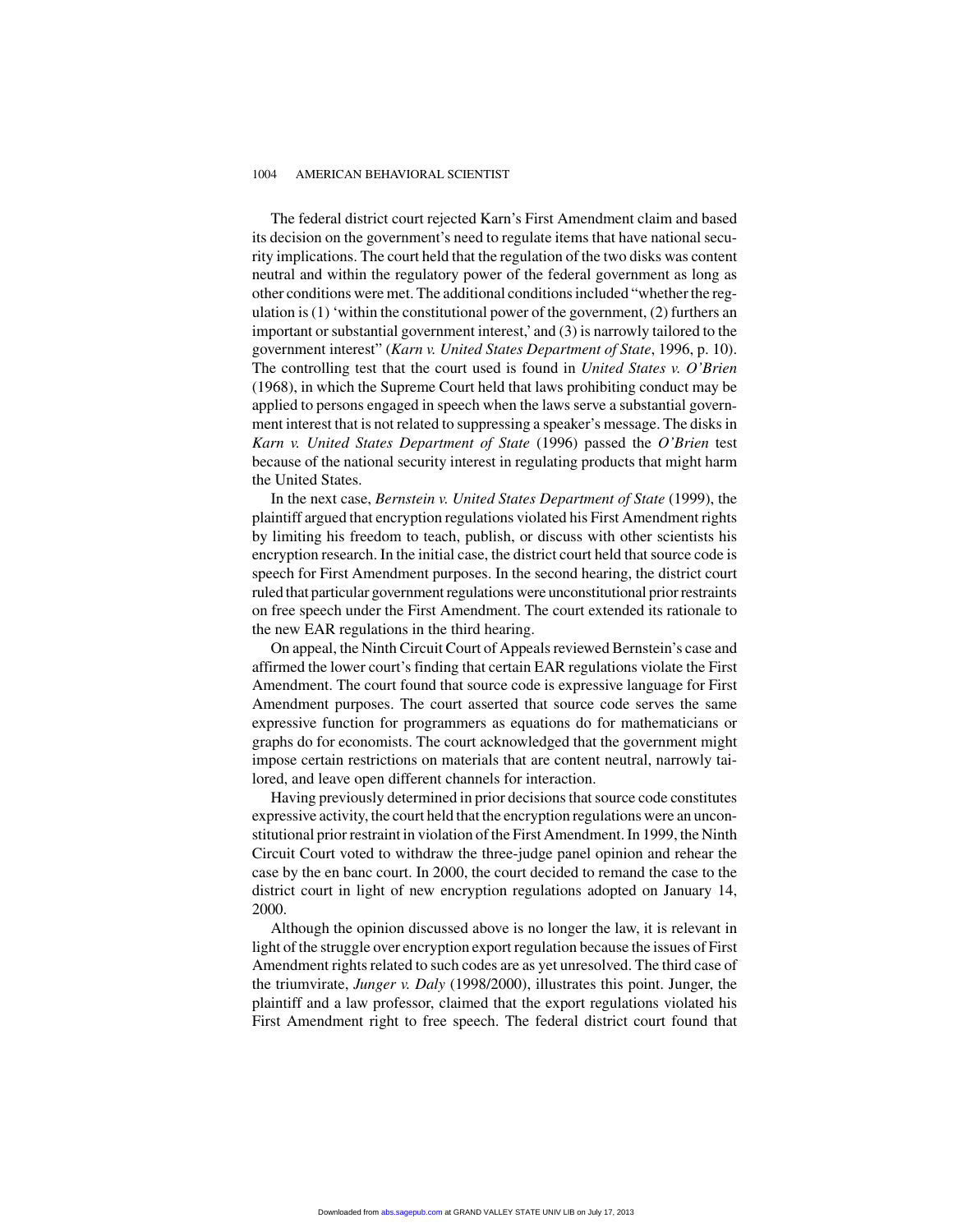encryption software is functional rather than expressive; that the encryption source code is exported to transfer functions, not to communicate ideas. Therefore, the source code is not expressive under the First Amendment. The court reasoned that although exporting source code occasionally has communicative elements, that remains insufficient to extend First Amendment protections. The Sixth Circuit Court of Appeals reversed the decision and found that because computer source code is an expressive means for the exchange of information and ideas about computer programming, the First Amendment protects it. The case was remanded back to the district court to consider whether national security interests should outweigh the interests in allowing the free exchange of encryption source code.

All three cases highlight the difficulty the courts have in applying the Supreme Court's First Amendment analysis, set forth in the *United States v. O'Brien* (1968) test, to a complex technological problem. Encryption source code does not fit neatly under the traditional First Amendment categories of the written or spoken word, because it can be both expressive and functional. However, the Supreme Court has consistently held that First Amendment protection can extend to certain types of conduct or "symbolic speech," as it did in the *O'Brien* case.

Proponents of restrictions on the export of encryption, such as the federal government, law enforcement agencies, and the military, see encryption as a threat to national security. Some even favor regulation of domestic encryption, such as requiring people to automatically make copies of their encryption keys for deposit with the government or a designated third party. Law enforcement officials believe that the widespread availability of nonrecoverable encryption would severely impair their ability to fight crime and terrorism (McClure, 2000).

The First Amendment is also implicated when terrorists use the Internet to communicate criminal conspiracies among themselves. Although the free speech protection provided by the First Amendment may be the crown jewel of American democracy and civil liberties, courts will not allow terrorists to indiscriminately hide behind the First Amendment shield.

In *Brandenburg v. Ohio* (1969), the Supreme Court held that the First Amendment protects the right to advocate violence and other unlawful acts unless the advocacy is both directed toward inciting or producing imminent lawless action and likely to incite or produce such action. In *United States v. Barnett* (1982), the defendant claimed First Amendment protection for his printed instructions for the manufacture of PCP and other illegal drugs. Calling the defendant's argument "specious," the Ninth Circuit Court explained that the First Amendment did not provide a defense to a criminal charge in which the provider of information used only words to carry out his illegal purpose. The court stated that it was not necessary for the government to show that there was a personal meeting between the defendant and the drug manufacturer to prove the offense of aiding and abetting.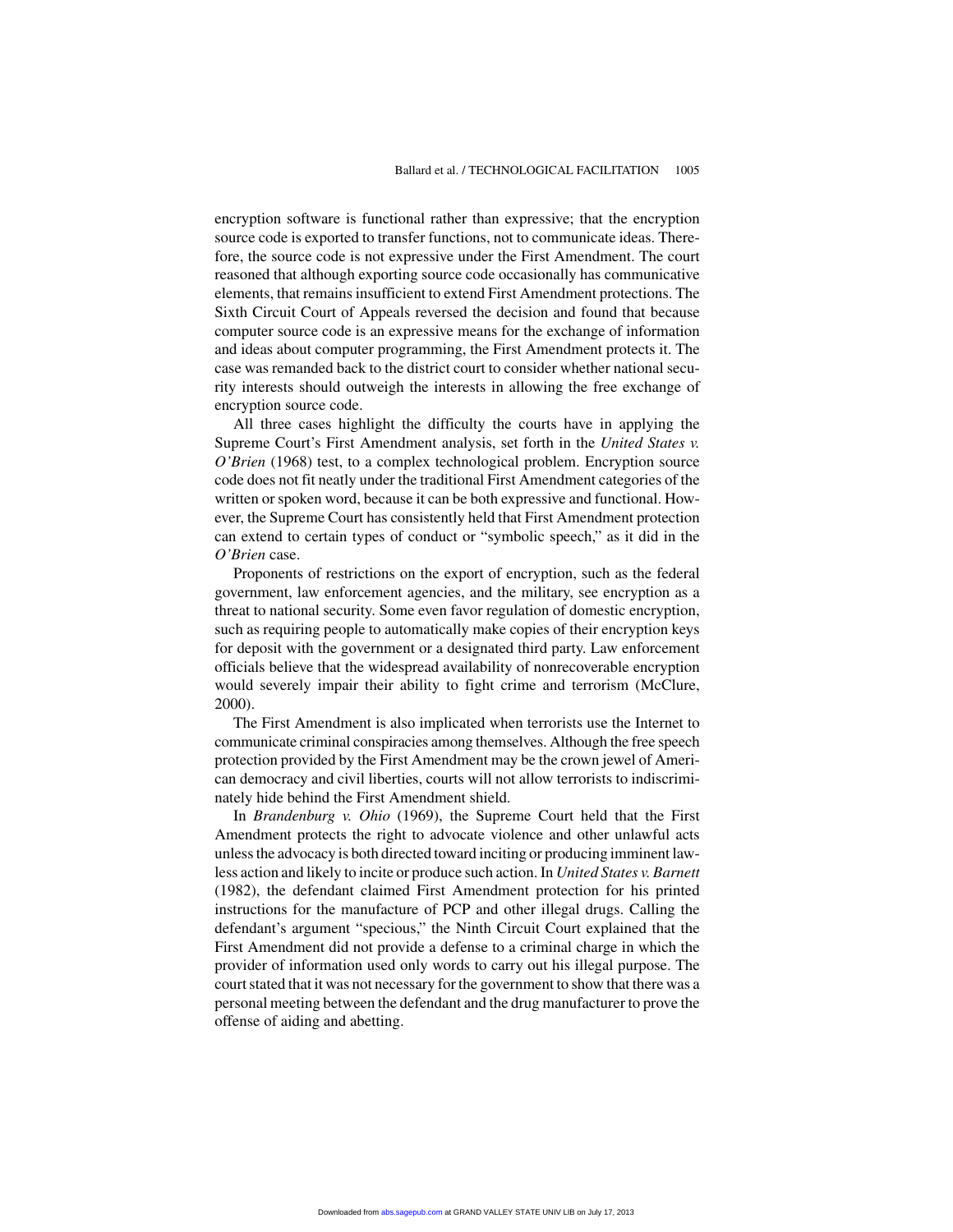#### 1006 AMERICAN BEHAVIORAL SCIENTIST

In *United States v. Mendelsohn* (1990), the court was also unwilling to extend First Amendment protection from aiding and abetting to computer software. Makers of computer software containing a bookmaking program claimed a First Amendment defense. The Ninth Circuit Court discussed the need for evidence showing that the speech involved was merely a form of communication that was distant from an immediate connection to the criminal act. Although computer programs receive First Amendment protection under other circumstances, the court believed the bookmaking program was so intimately connected with the execution of a criminal act (i.e., copyright infringement) that there was no entitlement to First Amendment protection. The First Amendment defense was not allowed when the words were more than mere advocacy but functioned as facilitating the actual crime.

In *Rice v. Paladin Enterprises* (1997/1998), relatives and representatives of three murder victims filed suit against Paladin Enterprises, the publisher of the book *Hit Man*. This book contains 130 pages of detailed instructions on how to commit a murder and how to become a "hit man" for hire. James Perry took the instructions to heart and murdered a woman, her quadriplegic son, and the son's nurse. The woman's ex-husband hired Perry to murder the family so that he could receive a \$2 million settlement the son had received as a result of the accident in which he became paralyzed.

Although the lower district court held that the First Amendment protected Paladin Enterprises'publication of *Hit Man*, the Fourth Circuit Court of Appeals reversed this decision and held that the First Amendment did not prevent the finding that Paladin aided and abetted in the criminal act carried out by Perry. Additionally, the court noted that the Department of Justice had advised Congress that *Brandenburg v. Ohio* (1969) could not prevent the punishment of speech that involved aiding and abetting. According to the court, the text within *Hit Man* functioned as the preparation of a group of people for violent action and the encouragement of that action. The court concluded that someone could incite imminent lawless action not only through a call to action but also through speech that although advocating nothing, functioned as an instruction book for committing crimes.

There are a variety of difficult technological and legal issues facing law enforcement as it combats cyberterrorism. The law defined through court decisions and statutes is emerging as it responds to these new technological developments. Nevertheless, in America, the Bill of Rights continues to be the most viable framework within which the government, performing the delicate balancing of individual liberties and national security, battles threats of terrorism. Just as this country has wrestled with legal issues related to cyberterrorism, so have and so will other democracies. Many experts believe that one of the best cures for such debates are hard facts and empirical data on the extent of the problem. The next section grapples with this issue and offers a framework with which such data could be collected.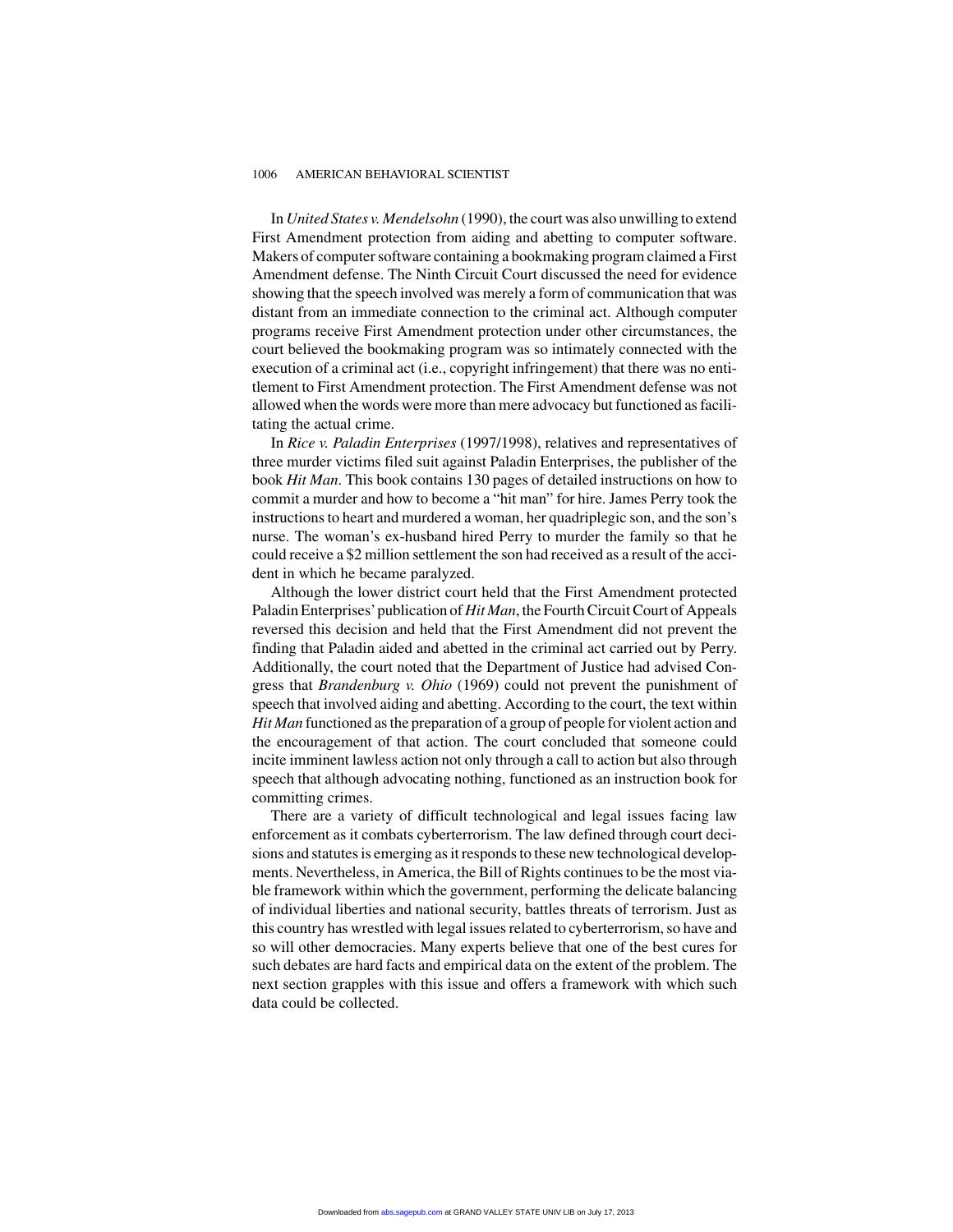### **SUMMARY AND ANALYTICAL TYPOLOGY**

As noted above, counterterrorism professionals have recently been faced with the reality of terrorists using advanced technology to hide their communications from prying eyes (Tenet, 2001). The prospect that terrorist organizations or in fact any group that could potentially evolve into a violent political movement could be using the Internet to advance their cause is not science fiction but reality. The reality is also that counterterrorism agencies are not organizationally prepared to defend against such advances in technology (Arquilla & Ronfeldt, 1996; Myers & Beatty, 2001). In fact and to date, discussions of cyberterrorism have not necessarily included digital steganography or many other forms of technological criminality as one of the terrorist forms that need to be addressed in policy or practice.

This section concludes the article with an administrative schema that may help organize the various cyberterrorism-related incidents that have already transpired and will continue to transpire. In this way, the actual frequency of events will start to become documented, the scope of the problem can be measured across time, and these empirical data can then be used to rationally inform policies designed to minimize the effects of cyberterrorism, even those varieties that have yet to be identified.

Using a similar approach to the construction of a database as that used by well-known terrorism and incident tracking typologies, we suggest that a secondary source–based analytical methodology be adopted. When researching the proposed cyberincident typology detailed below, we consulted various preexisting sources such as the *RAND Chronology of Terrorism Incidents*, the U.S. Department of Energy's Safeguards Summary Events List, and organizational structures used by private security industry databases from such companies as Risks International (Ballard 1997; Fowler, 1981; Hoffman & Hoffman, 1996). The discussion herein focuses on three key areas: what variables are needed to track this form of terrorism, what selection criteria should be used for the secondary sources, and what categories could be used to facilitate this data collection and organization activity.

Variables that are selected to help track incidents of cyberterrorism should be articulated prior to any collection of data, and several are suggested below. All terrorist incidents encoded within the proposed data set should be categorized by use of a range of variables that will allow for relational analysis between the incidents. Each incident should be categorized by date, and each entry should include various data classifications commonly associated with terrorism research and cyberterrorism attacks. The following list of variables may be helpful in defining a data set: type of action or incident; tactics used; economic impact; fatalities involved; injuries that transpired; target of the attack by category; agency charged with preventing the attack; legal authorities violated during incident; nationality or race of targets; country where the attack transpired; country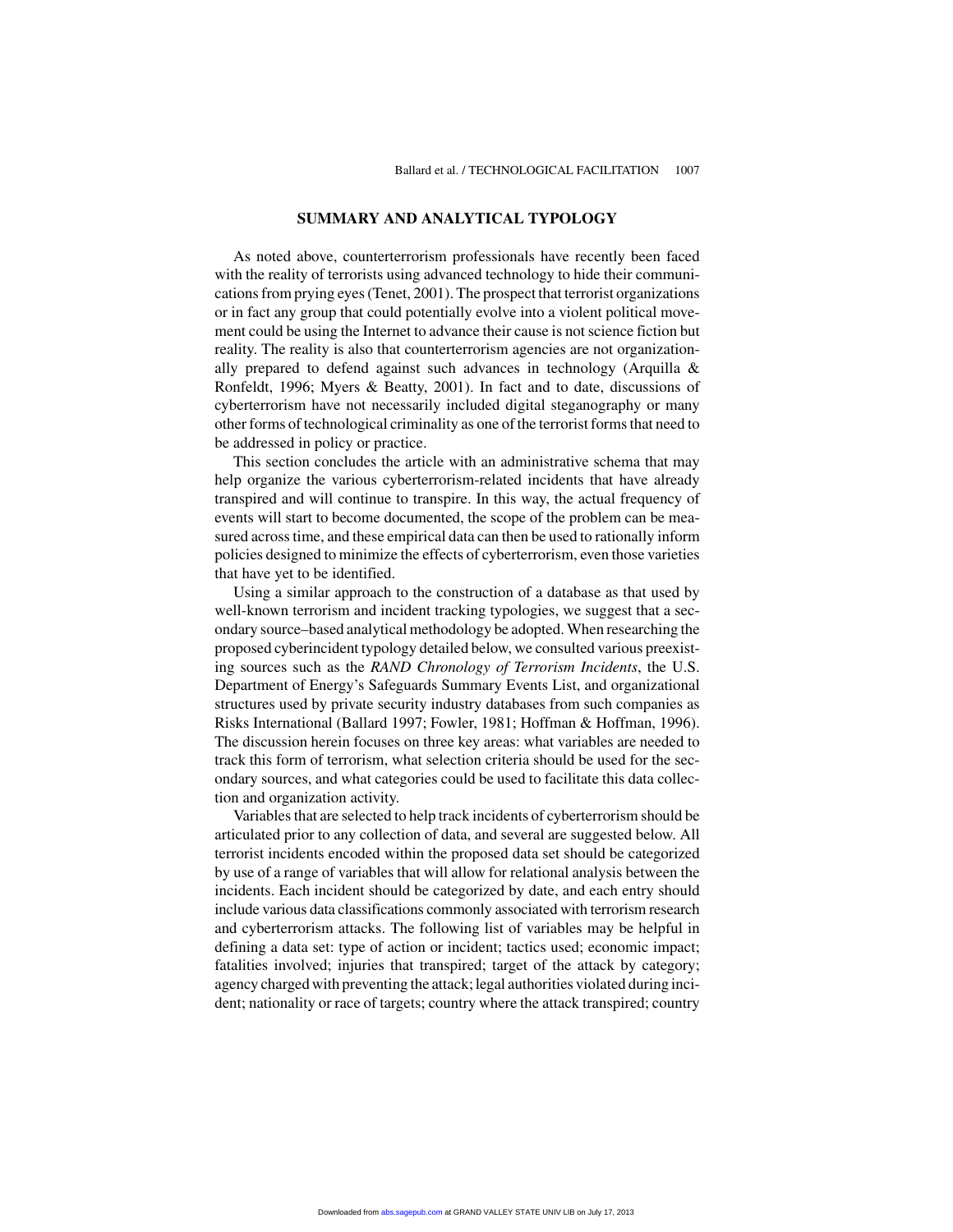where the attack originated; characteristics of perpetrators; characteristics of victims; media source where data were gathered, actual and by category; verification of media sources by use of secondary reports; political or social motivation behind the attack; where support for the actions originated; technological platform; and other variables identified by experts. Updates to this list of variables should be made on a periodic and scheduled basis. Likewise, as to the actual incidents used as the data for such a typology, they must also be reviewed on a periodic and systematic basis because the initial reporting of the incident may contain inaccuracies, and the investigative facts can change over time.

Selecting which incidents to include in the database may be the most significant error-reducing, or error-introducing, decision facing researchers. To overcome the nationalistic myopia that infuses some data sets, the proposed database should include incidents of both a domestic (globally defined)<sup>17</sup> and an international nature. These include incidents in which the attackers were citizens of the country where the attack transpired and/or incidents in which attackers went beyond their national borders to perpetuate the attack, selected target victims with connections to a foreign state, or attacked infrastructure facilities in such a manner as to create an international incident.

Publicly available media sources that are chosen to supply the data entry process will likewise influence the quality of the data to be classified in the typology. The *RANDChronology of Terrorism Incidents* uses publicly available sources such as newspaper reports. Although this choice may have been a good idea in the 1970s, when cyberculture was nonexistent, contemporary cybersociety demands a more inclusive methodology to locate acceptable information sources. Because cyberculture may well be reported, if not transpire, in a different medium, researchers should consider the need to open up the sources and possibly include underground Web sites, alternative and developmental technology reporting sources, and other sites where technological advancements and illustrative incidents may be reported while being missed by mainstream media outlets such as newspapers.

Given the many suggestions and limitations noted herein, it is reasonable to assume that the task of constructing a typology would be difficult, expensive, and time consuming. Next, we offer one typology designed to ignite the dialogue on what would be an effective methodology to study cyberterrorism. Anyone wishing to actually construct a working typology and start the collection of data in a systematic and longitudinal research effort may find this effort a mere starting point.

This typology has defined four categories and various subcategories from which a more detailed analysis could transpire. These four categories are information attacks, infrastructure attacks, technological facilitation of attacks, and fund raising and promotion of causes. Table 2 delineates these four categories, offers a definition of each, and coupled with the discussion below, suggests how various contemporary incidents could be incorporated within this analytical structure.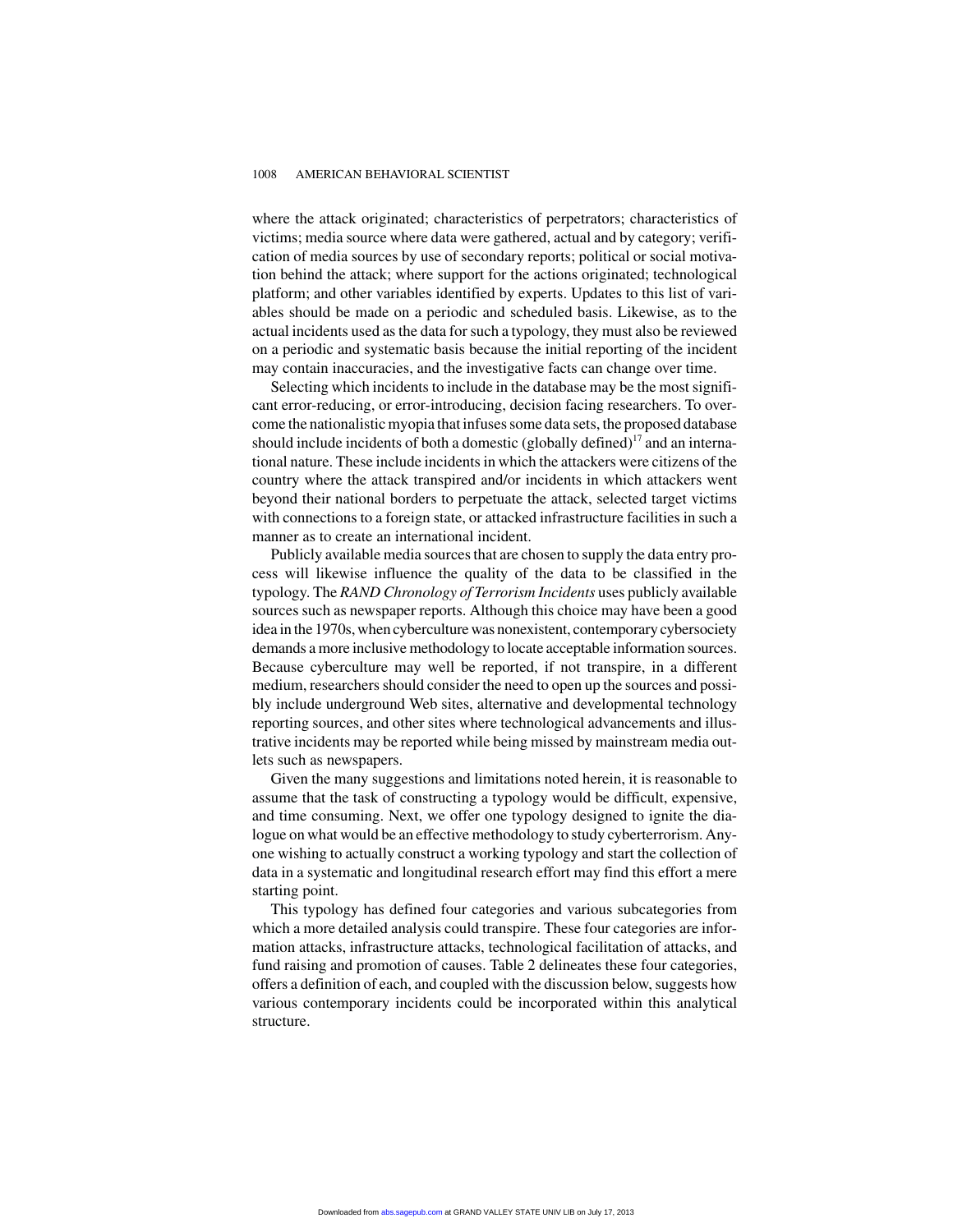| Category                      | Definition or Explanation                                                                                                                                                                                        |  |
|-------------------------------|------------------------------------------------------------------------------------------------------------------------------------------------------------------------------------------------------------------|--|
| Information<br>attacks        | Cyberterrorist attacks focused on altering or destroying the content of<br>electronic files, computer systems, or the various materials therein.                                                                 |  |
| Infrastructure<br>attacks     | Cyberterrorist attacks designed to disrupt or destroy the actual<br>hardware, operating platform, or programming in a computerized<br>environment.                                                               |  |
| Technological<br>facilitation | Use of cybercommunications to send plans for terrorist attacks, incite<br>attacks, or otherwise facilitate traditional terrorism or<br>cyberterrorism.                                                           |  |
| Fund raising and<br>promotion | Use of the Internet to raise funds for a violent political cause, to<br>advance an organization supportive of violent political action, or to<br>promote an alternative ideology that is violent in orientation. |  |

**TABLE 2: Cyberincident Typology**

Maybe the most commonly recognized form of cyberterrorism is the information attack, which can be defined as an attack focused on altering or destroying the content of electronic files, computer systems, or the various materials therein. Reporters, scholars, and counterterrorism professionals seem to focus on these activities not necessarily because of their potential for damage but rather because they are the most visible and widely reported events. Many individualized cases of online harassment, identity theft, online threats to schools, use of computer viruses, denial of service incidents, and other activities have been described as cyberterrorism (Associated Press, 2001; DiDio, 1998; Frazier, 2001a; Kwang, 2001; Lieberman, 2000). Considering the definitions of terrorism and how easily the label is appropriated by anyone wishing to vilify others, these assorted activities may have been categorized as cyberterrorism more out of ignorance than as a social scientific–based mythological application of operational definitions.

Researchers need to determine if the incidents thus classified actually represent cyberterrorism or if they would better be addressed as civil and legal matters. The primary consideration should be their motivation or intent. In many cases, the incidents commonly referred to as cyberterrorism may not reach this threshold simply because the intent or motivation was not social or political in nature. This observation supports the perspective of various commentators who have noted that many of the attacks being called cyberterrorism are nothing more than defacements and minor annoyances (Allen, Meserve, & Arena, 2001; Hunker, 2000).

The second form of cyberterrorism involves those attacks directed at seriously disrupting or destroying infrastructure. This includes attacks on the actual hardware, operating platforms, or programming in a computerized environment. Here, the effect of the attack may damage data, but the intent is more directed at destroying the systems, or any system, that control the data or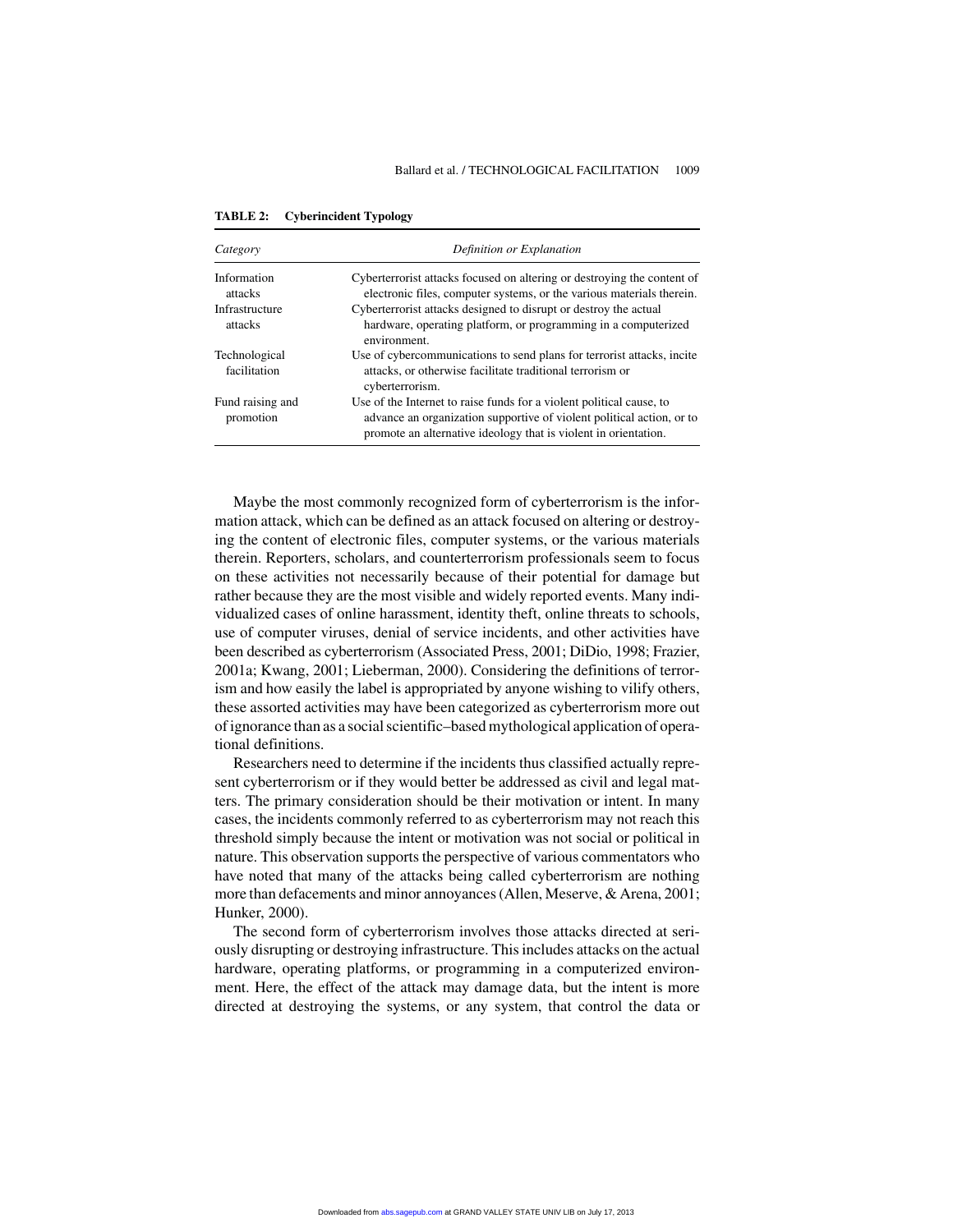computerized environment (Barger, 1996; Spiegel, 2001). Although some overlap exists with the first category, once again, incidents included herein should represent evidence that an attack had a larger purpose and intent.

Recent Web attacks between private citizens in the United States and China serve as illustrations. Hackers from both sides attacked information and infrastructure sites in the other country during a time of heightened political tension. These attacks focused on government Web sites, electric grid controls, and Internet service portals (Frazier, 2001b; Kwang, 2001). The reports indicate that what started as a data attack, or hacking, quickly escalated into a potentially more serious series of attacks. These follow-up infrastructure attacks had a far greater potential for social harm and economic impact than the original hacking.

The third category of cyberterrorism is not an attack per se but rather the use of the Internet to facilitate traditional terrorism or cyberterrorism. As noted in the section on steganography, this emerging trend is worrisome to counterterrorism professionals (Lesce, 1999). Louis Freeh, while still the director of the FBI, noted, "uncrackable encryption is allowing terrorists to communicate without fear of outside intrusion" (quoted in Kelley, 2001a, p. 7A). The CIA and the FBI agree that terrorists are using these technologies to facilitate planning and to disseminate information on how to conduct terrorist attacks (Kelley, 2001b, 2001c, 2001d; Sloan, 2001; Tenet, 2001). The encryption of messages, the use of steganography to hide plans, file sharing of information on how to plan attacks, the dissemination of information on violence rationales, and Web sites providing bombing information are just a few of the ways the Internet can be used to facilitate attacks.

The final category in the cyberincident typology reflects uses of the Internet to raise funds for a violent political cause, advance an organization supportive of violent political action, or to promote an alternative ideology that is violent in orientation. For example, many alternative political organizations, which may or may not support terrorism, have Internet presences (Grier, 2001; Piller, 2001; Roy, 2001). These commentators have suggested that these types of activities equate to the creation of virtual states, and these cybercountries could promote terrorism in both the real and virtual worlds. Likewise, incitements to violence and fund raising by alternative political organizations have the potential to offer justifications and financial support to terrorist attacks (Appel, 2001; Schlosberg, 2001). Although these activities do not necessarily reflect overt cyberterrorism, they do represent tacit planning and support. They should be considered important investigative facts when trying to affix a location for responsibility and ultimately for sanctions ex post facto to the incident.

Hoffman (2001), commenting on terrorism in general, noted that the collection of data may not be enough to counter cyberterrorists. Hoffman does support the idea of systematic terrorism research when stating that "an essential prerequisite to ensuring that our formidable resources are focused where they can have the most effect is a sober and empirical understanding of the threat coupled with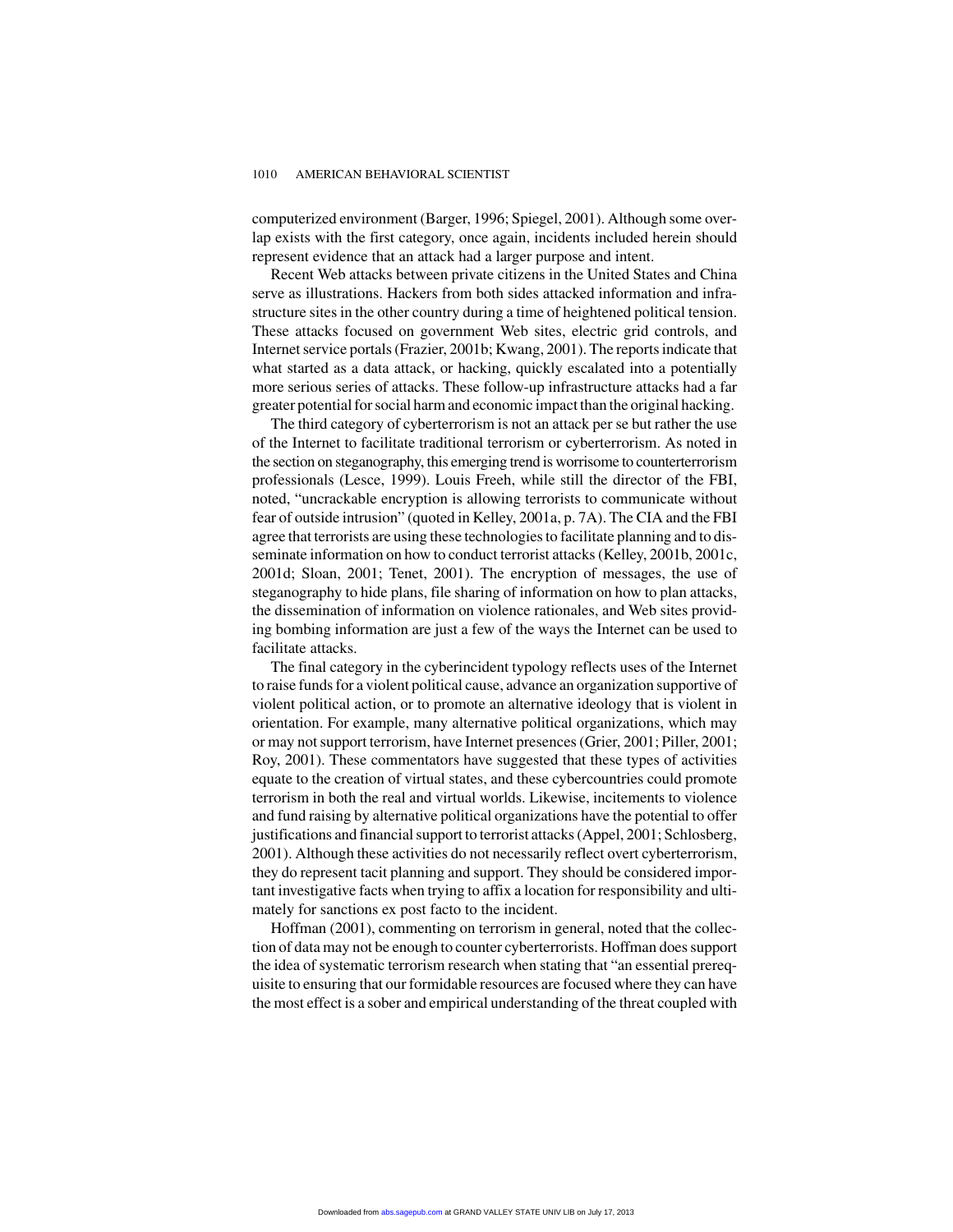a clear, comprehensive and coherent strategy" (p. 8). The lesson Hoffman was trying to impart is that data collection is not the be-all and end-all of counterterrorism.

Although the details above suggest the need for social scientific–based operationalization and systematic construction of an analytical typology to facilitate an empirical understanding, we agree with counterterrorism professionals and government reports that suggest that this effort will not be enough (Hoffman, 2001; U.S. General Accounting Offce, 2001). As suggested by these advocates, agencies interested in cyberterrorism need to pursue a coordinated and structured data collection and analysis process. These efforts need to be augmented by policies and laws designed to reduce the risk of attacks. In a similar fashion, researchers have noted that as a matter of economic survival, private business should also be involved in these efforts (Bridis, 2001).

Documenting and categorizing incidents, conducting longitudinal analysis of the scope of the problem and trends therein, and informing directed and coordinated cyberterrorism policies would not be enough to stop cyberterrorism. A comprehensive analysis of the cyberthreat should dovetail with a comprehensive national and international counterterrorism policy. Hoffman (2001) recently testified before Congress on the general terrorism threat and said,

an effective counter terrorism policy is, however, no longer the question of more attention, bigger budgets and increased staffing that it once was: but of a need for greater focus, a better appreciation of the problem and firmer understanding of the threat.  $(p, 1)$ 

The collection and analysis of data are important to assessing the risks and can provide a better appreciation of the issues. As demonstrated herein, those issues may be hard to define, have yet to be addressed in a legalistic manner, and can change as technology develops. Data sets can only act as guides for policy makers and counterterrorism professionals. Research, although important, is not a replacement for consistent and persistent vigilance by lawmakers, agency managers, and policy elites charged with countering the threats of terrorism. The data set managers who will run a cyberterrorism typology need this same level of vigilance to overcome the rapid changes in their analysis environment, to identify changes in the tactics used by those they study, and to help inform changes in the policy responses necessary to counteract cyberterrorism threats.

#### **NOTES**

2. This definition includes the legalistic and definitional perspective generally promoted by the FBI.

<sup>1.</sup> Currently, the RAND organization continues to study terrorism, and several of its research fellows are focusing on *netwar*, their term for various activities including Internet-related acts of political opposition (Ronfelt, Arquilla, Fuller, & Fuller, 1998).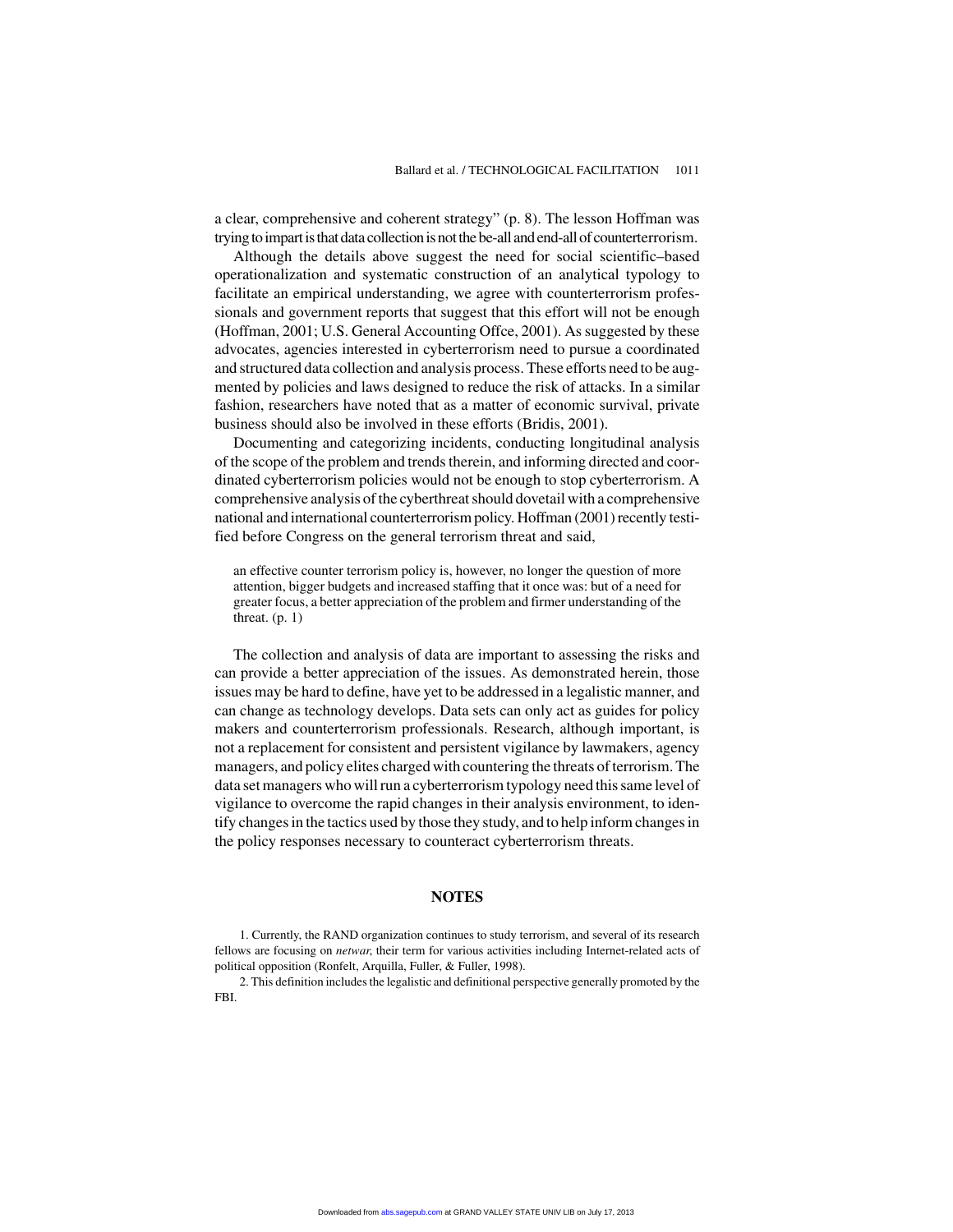#### 1012 AMERICAN BEHAVIORAL SCIENTIST

3. References are given to document the history and technical aspects of cryptography, steganography, and watermarking. The discussion that follows was written for lay readers and designed to help them understand this technology.

4. *Digital watermarking* is also commonly used to describe the process of hiding information or security systems in a sound or image file.

5. As the casual reader will note, the lines of technological distinction between cryptography, steganography, and watermarking are not exactly clear. Likewise, legal authorities are having difficulty distinguishing these techniques from one another when enacting policies, and they generally legislate against encryption as a single technological method rather than against individual technologies.

6. Developments in digital watermarking or the legitimate hiding of verification information in the recording of music help illustrate several issues not discussed here. One recent challenge between a trade industry organization and Princeton researchers looking to hack into their "safely" guarded information is illustrative ("The RIAA's Low Watermark," 2001). Using reverse engineering techniques, the researchers were able to defeat the industry security systems. The point of this example is that technological innovations are open to misuse and abuse almost as quickly as products can be distributed by manufactures.

7. Bits and bytes are the basic building blocks of digital and computerized communications. Bits are a subset of bytes.

8. This technology does not work on every type of file one would encounter in a computerized environment.

9. Although the techniques are similar for audio and image files, the focus from here on will be on image files. Audio files will be mentioned only when relevant.

10. The GIF (graphics interchange format) format is commonly used to upload documents to the CompuServe Information Service and to pass files onto other types of computers. This highly compressed format, using Lempel-Ziv-Welsh compression, is designed to minimize file transfer times over phone lines. The GIF format supports only color-mapped images with fewer than eight bits. Although, not the most economical format available, GIF is the most common file format found on the Internet.

11. BMP (bitmap) is a file format commonly used on IBM-compatible PCs. BMP files can also refer to the IBM OS/2 bitmap format, which is a strict superset of the Microsoft Windows format.

12. Other techniques (e.g., direct sequence, frequency hopping, spread spectrum, etc.) represent major watermark embedding methods. These methods modify the noise value of a container. The direct-sequence technique adds noise to every element of a container. The frequency-hopping method selects a pseudorandom subset of a container's data to be watermarked (Zhao, Koch, & Luo, 1998).

13. For an excellent and comprehensive resource on cryptography, steganography, and watermarking, see Anderson and Petitcolas (1999).

14 JPEG (from Joint Photographic Experts Group) is a 24-bit graphic format. JPEG compression economizes the way data is stored and also identifies and discards "extra" data, that is, beyond what the human eye can see. Because the JPEG format discards data, the JPEG algorithm is referred to as lossy. This means that once a file is compressed and then decompressed, the result will not be identical to the original image. In most instances, the difference in an image is not distinguishable from the original.

15. Experts on steganography note that an image with large areas of solid colors is a poor choice because variations created from an embedded message will be more noticeable (Johnson, 1999).

16. The use of the United States as an example of the legal challenges posed by cyberterrorism reflects the fact that this country has a well-documented and ongoing legal debate on these subjects. Likewise, other countries are also engaging in similar legal debates, albeit with focuses on different civil liberty issues.

17. Incident tracking typologies often do not include these types of domestic events. This is a vestige of the era when terrorism was thought of as a threat only from abroad and not necessarily an internal problem. Events such as the Oklahoma City bombing forced researchers to recognize this as a problem and reconsider this operational choice.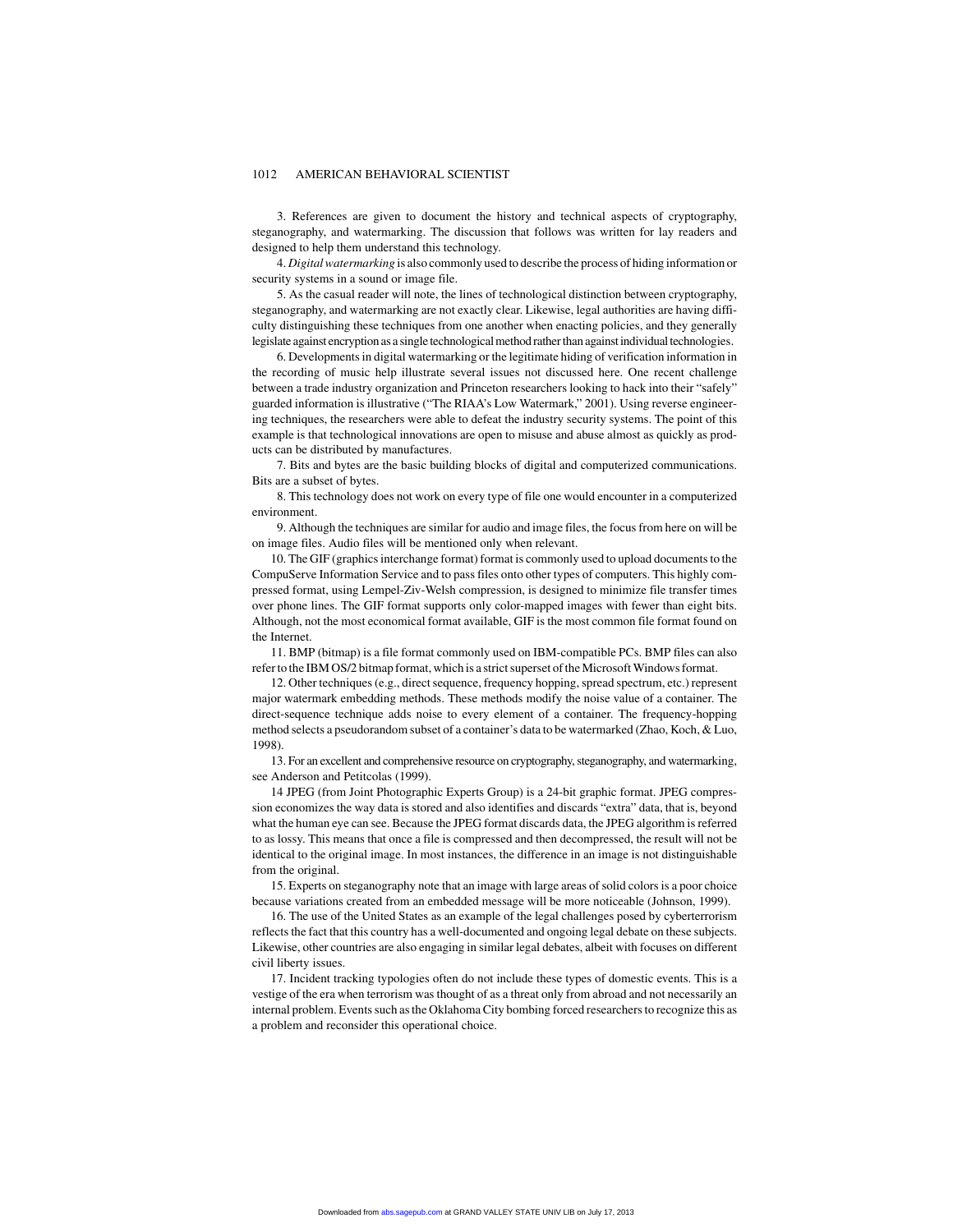#### **REFERENCES**

- Allen, N., Meserve, J., & Arena, K. (2001, February 19). Law enforcement officials cite changes in types of domestic terrorism threats. *CNN Sunday* [Television broadcast]. Atlanta, GA: Cable News Network.
- Anderson, R. J., & Petitcolas, F. A. (1999, August 13). *Information hiding: An annotated bibliography*. Retrieved June 7, 2001, from http://www.cl.cam.ac.uk/~fapp2/steganography/bibliography/ Annotated\_Bibliography.pdf
- Appel, A. (2001, January 22). Police urge public caution in face of rising Internet crime. *The Jerusalem Post*, p. 4.
- Arquilla, J., & Ronfeldt, D. (1996). *The advent of netwar*. Santa Monica, CA: RAND.
- Associated Press. (2001, March 27). Teen is accused of making threat against school over Internet. *St. Louis Post-Dispatch*, p. A9.
- Ballard, J. D. (1997). *Preliminary study of sabotage and terrorism as transportation risk factors associated with the proposed Yucca Mountain high-level nuclear waste facility*. Available from http:// www.state.nv.us
- Ballard, J. D. (2000). *Terrorism and political policy: Crisis and policy making indicators in the media during legislative action*. Unpublished doctoral dissertation, University of Nevada, Las Vegas.
- Barger, B. (1996, July 16). U.S. to prepare for cyber terrorism attacks, but is it necessary? *CNN.com*. Retrieved May 30, 2001, from http://www.cnn.com/US/9607/16/cyber.terrorism/
- Becker, H. S. (1973). *Outsiders: Studies in the sociology of deviance*. New York: Free Press.
- Bell, J. B. (1978). *A time of terror: How democratic societies respond to revolutionary violence*. New York: Basic Books.
- Bernstein v. United States Department of State, 974 F. Supp 1288, 176 F.3d 1132 (9th Cir. 1999), *rev'd* 192 F.3d 1308 (9th Cir. 1999).
- Beth, T., Frisch, M., Simmons, G. J., Goos, G. & Hartmanis, J. (Eds.). (1992). *Public-key cryptography: State of the art and future directions*. New York: Springer.
- Brandenburg v. Ohio, 395 U.S. 444 (1969).
- Brassard, G. (1988). *Modern cryptology: A tutorial*. New York: Springer.
- Bridis, T. (2001, March 23). NSC chief urges US tech firms to protect computer networks. *The Wall Street Journal*, p. B2.
- Bronskill, J. (2001, January 9). CSIS on alert for cyber saboteurs: Spy agency monitors threat to computer networks: Report. *Ottawa Citizen*, p. A3.
- Collin, B. C. (1996). *The future of cyber terrorism*. Retrieved April 2000 from http://www.ascp. uic.edu/OICJ/CONFS/terror02.htm
- Communications Assistance for Law Enforcement Act, 47 U.S.C. §§ 1001-1010 (1994).
- Cooper, H.H.A. (1978). Terrorism: The problem of the problem of definition. *Chitty's Law Journal*, *26*, 105-108.
- Currie, P. J., & Padian, K. (Eds.). (1997). *Encyclopedia of dinosaurs*. San Diego, CA: Academic Press.
- Davern, P., & Scott, M. (1995). *Steganography: Its history and its application to computer based data files*. Unpublished manuscript, School of Computer Applications, Dublin City University, Ireland.
- Denning, D. E. (2000). *Statement of Dorothy E. Denning*. Retrieved June 4, 2001, from http:// www.house.gov/hasc/testimony/106thcongress/00-05-23denning.htm
- Denning, D. E., & Denning, P. J. (1998).*Internet besieged: Countering cyberspace scofflaws*. Reading, MA: Addison-Wesley.
- DiDio, L. (1998, April 27). Special FBI unit targets online fraud, gambling.*Computerworld*, 47-48.
- Dreyfuss, R. (2000, September/October). The phantom menace. *Mother Jones*, 40-45, 88-91.
- 18 U.S.C. § 2518(1)(c) (1994).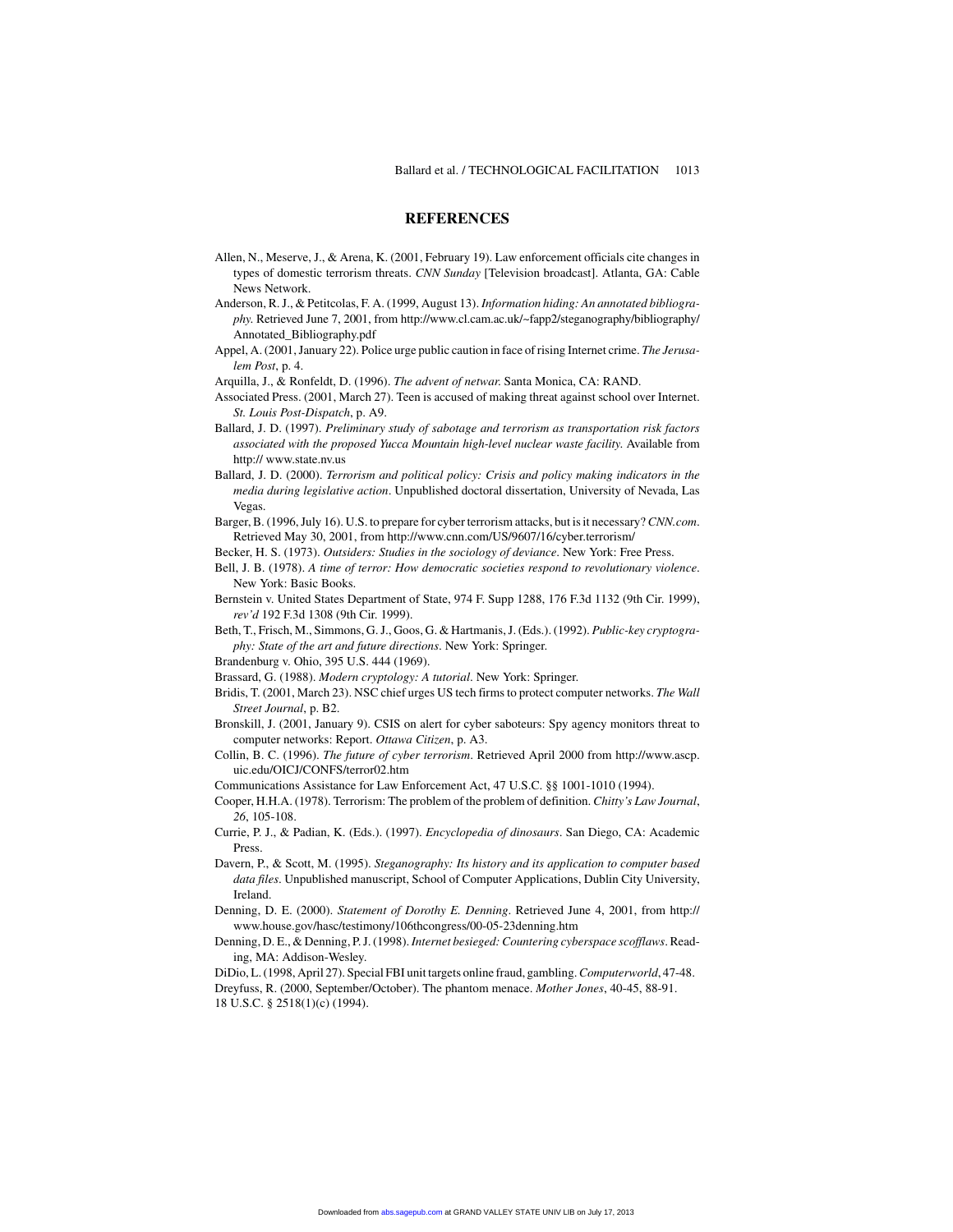Export Administration Regulations, 15 C.F.R. §§ 730-740 (1999).

- Fowler, W. W. (1981). *Terrorism data bases: A comparison of missions, methods, and systems*. Santa Monica, CA: RAND.
- Frazier, S. (2001a, April 27). Officials consider threat of cyberattack. *Daybreak* [Television broadcast]. Atlanta, GA: Cable News Network.
- Frazier, S. (2001b, April 29). What can be done to prevent cyber terrorism. *CNN Sunday* [Television broadcast]. Atlanta, GA: Cable News Network.
- Garland, D. (1990). *Punishment in modern society: A study in social theory*. Chicago: University of Chicago Press.

Glut, D. E. (1972). *The dinosaur dictionary*. Secaucus, NJ: Citadel.

- Grier, P. (2001, February 16). A terrorist version of NATO? *The Christian Science Monitor*, p. 1.
- Grossman, M. (1999, February 15). Cyber terrorism. *Computer Law Tip of the Week*. Retrieved May 30, 2001, from http://www.mgrossmanlaw.com/articles/1999/cyberterrorism.htm
- Harris, L. (2001, February 7). Ben Venzke of iDefense discusses cyber terrorism. *Morning News* [Television broadcast]. Atlanta, GA: Cable News Network.
- Herman, E. S., & Chomsky, N. (1988). *Manufacturing consent: The political economy of the mass media*. New York: Pantheon.
- Hoffman, B. (1998). *Inside terrorism*. New York: Columbia University Press.
- Hoffman, B. (2001). *Combating terrorism: In search of a national strategy*. Santa Monica, CA: RAND.
- Hoffman, B., & Hoffman, D. K. (1996). Chronology of international terrorism 1995. *Terrorism and Political Violence*, *8*(3), 87-127.
- Hunker, J. (2000, May 5). Jeffrey Hunker on cyberterrorists: The head of critical infrastructure at the National Security Council says the threat is real. *TechTV*. Retrieved May 19, 2001, from http:// www.techtv.com/print/story/0,23102,2559742.00.html
- Imai, H., & Zheng, Y. (2000). *Public key cryptography*. New York: Springer.
- Johnson, N. F. (1999). *Steganography & digital watermarking: Information hiding*. Retrieved September 17, 1999, from http://ise.gmu.edu/~njohnson/Steganography
- Johnson, N. F., Duric, Z., & Jajodia, S. (2000).*Information hiding: Steganography and watermarking— Attacks and countermeasures*. Boston: Kluwer Academic.
- Johnson, N. F., & Jajodia, S. (1999). *Steganalysis: The investigation of hidden information*. Retrieved May 22, 2001, from http://www.ise.gmu.edu/~njohnson/pub/it98a.htm
- Junger v. Daly, 8 F. Supp 2d 708 (N.D. Ohio 1998), *rev'd* 209 F.3d 481 (2000).
- Kahn, D. (1996). *The codebreakers: The story of secret writing*. New York: Scribner.
- Karn v. United States Department of State, 925 F. Supp 1 (D.D.C. 1996).
- Katz v. United States, 389 U.S. 347 (1967).
- Katzenbeisser, S., & Petitcolas, F. A. (2000). *Information hiding techniques for steganography and digital watermarking*. Norwood, MA: Artech House.
- Kelley, J. (2001a, February 6). Terror groups hide behind Web encryption: Officials say sites disguise activities. *USA Today*, p. A7.
- Kelley, J. (2001b, February 6). Terrorists use Web to mount attacks. *USA Today*, p. A9.
- Kelley, J. (2001c, March 1). U.S. finds bin Laden an elusive target. *USA Today*, p. A1.
- Kelley, J. (2001d, February 6). Web hosts terror traffic: Bin Laden linked to hidden messages. *USA Today*, p. 1A.
- Kurak, E. & McHugh, J. (1992, November/December). *A cautionary note on image downloading*. Paper presented at the IEEE Computer Security Applications Conference.
- Kwang, M. (2001, May 7). End hackers' war, urges China paper. *The Straits Times*, p. 4.
- Lam, K. Y., Okamoto, E., & Xing, C. (Eds.). (1999).*Advances in cryptology*. New York: Springer.
- Lemert, E. M. (1951). *Social pathology*. New York: McGraw-Hill
- Lesce, T. (1999, September). Protecting critical infrastructures. *Law and Order*, 95-98.
- Lesser, I. O., Hoffman B., Arquilla, J., Ronfeldt, D., & Zanini, D. (Eds.). (1999).*Countering the new terrorism*. Santa Monica, CA: RAND.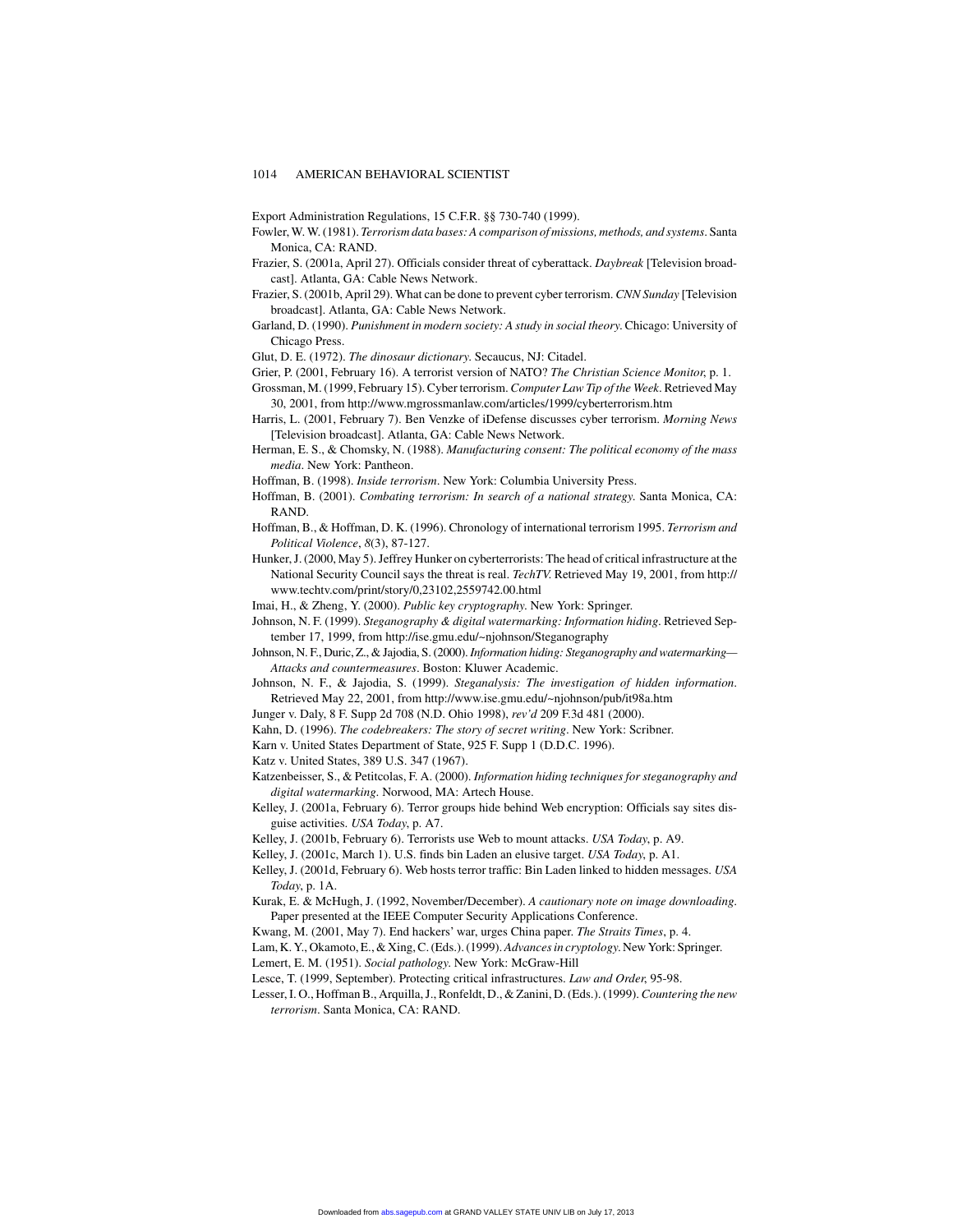- Lieberman, J. (2000, January 7). *Thompson/Lieberman—Authors of bill to protect against cyberterrorism comment on administration's plan protecting America from tech attacks*. Retrieved June 4, 2001, from http://lieberman.senate.gov/~lieberman/press/00/01/r011000a.html
- Magid, L. J. (2001). *Kids'rules for online safety*. Retrieved June 10, 2001, from http://safekids.com/ kidsrules.htm
- McClure, D. (2000). Note: First Amendment freedoms and the encryption battle: Deciphering the importance of Bernstein v. United States Department of Justice, 176 F.3d 1132 (9th Cir. 1999). *Nebraska Law Review*, *79*(2), 465, 473.
- McFeatters, A. (2001, March 21). Cyber enemy: America's newest threat is lurking behind computer screens. *Pittsburgh Post-Gazette*, p. E-3.
- Mullendore, K., & White, J. R. (1996, March). *Legislating terrorism: Justice issues and the public forum*. Paper presented at the Academy of Criminal Justice Sciences, Las Vegas, NV.
- Myers, L. J., & Beatty, P. T. (2001). Computer information systems and the high technology offender: The need for an interdisciplinary approach in higher education curricula. *ACJS Today*, *23*(1), 1, 4-6.
- Nobel Foundation. (1972). *Nobel, the man and his prizes*. New York: Elsevier.
- Omnibus Crime Control and Safe Streets Act, Title III, 42 U.S.C. § 3789(d) (1968).
- Petitcolas, F. A., Anderson, R. J., & Kuhn, M. G. (1998). Attacks on copyright marking systems. In D. Aucsmith (Ed.), *Information hiding: Second international workshop* (pp. 219-239). New York: Springer.
- Pfleeger, C. (1989). *Security in computing*. Upper Saddle River, NJ: Prentice Hall.
- Piller, C. (2001, February 8). Terrorists taking up cyberspace: Web sites have become inexpensive, easily accessible tools for giving instructions to operatives and raising funds. *Los Angeles Times*, p. A1.
- Pollitt, M. M. (2001). *Cyber terrorism—Fact or fancy?* Retrieved May 30, 2001, from http:// www.cosc.georgetown.edu/~denning/infosec/pollitt.html
- The RIAA's low watermark. (2001, July). *Wired*, 61-63.
- Rice v. Paladin Enterprises, 128 F.3d 233 (4th Cir. 1997), *cert. denied* 523 U.S. 1074 (1998).
- Ronfeldt, D., Arquilla, J., Fuller, G. E., & Fuller, M. (1998). *The Zapatista social netwar in Mexico*. Santa Monica, CA: RAND.
- Roy, R. (2001, February 22). Letters to the editor. *The Statesman*.
- Schlosberg, J. (2001, Winter). Judgment on "Nuremberg": An analysis of free speech and antiabortion threats made on the Internet. *Journal of Science & Technology Law*, 52-78.
- Schmid, A. P. (1988). *Political terrorism: A research guide to concepts, theories, data bases, and literature*. New Brunswick, NJ: Transaction.
- Schneier, B. (1994). *Applied cryptography: Protocols, algorithms, and source code in C*. New York: John Wiley.
- Schneier, B., & Banisar, D. (1997). *Electronic privacy papers: Documents on the battle for privacy in the age of surveillance*. New York: John Wiley.

Seberry, J. (1989). *Cryptography: An introduction*. Upper Saddle River, NJ: Prentice Hall.

Shea, V. (1994). *Netiquette*. San Francisco: Albion.

- Sloan, W. (2001, February 9). Getting the message across: Hidden writing is a sensation. *Bangkok Post*.
- Smith, C. (2000). Current U.S. encryption regulations: A federal law enforcement perspective. *New York University Journal of Legislation and Public Policy*, *3*, 11-20.

Spiegel, P. (2001, March 21). Terrorists plan havoc using Internet. *The Financial Times*, p. 11.

Steganography thumbprinting. (1998, January 26). *Phrack Magazine*, 23-26.

Tannenbaum, F. (1938). *Crime and the community*. New York: Ginn.

Tenet, G. J. (2001, February 8). *Interview transcript from the Cable News Network's (CNN)* Ahead of the Curve. Available from http://www.fdch.com

Thrasher, F. M. (1936). *The gang: A study of 1,313 gangs in Chicago* (2nd ed.). Chicago: University of Chicago Press.